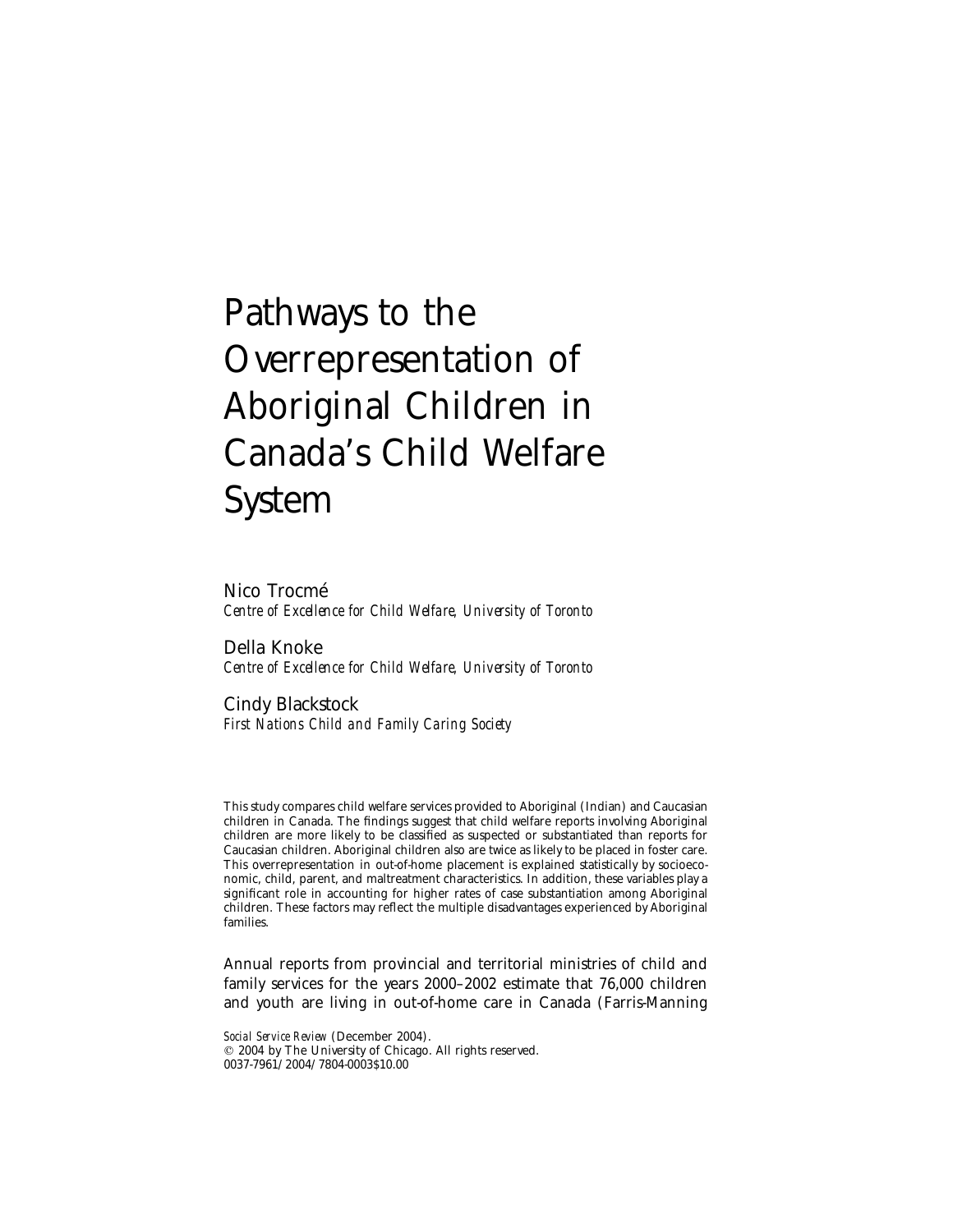and Zandstra 2003). An estimated 40 percent of those children are Aboriginal, or children labeled "Indian" or "Native American" in the United States (Farris-Manning and Zandstra 2003). Indeed, some provinces report that Aboriginal children comprise nearly 80 percent of children living in out-of-home care (foster care, group care, and institutional care; Aboriginal Justice Inquiry–Child Welfare Initiative 2001). Yet, fewer than 5 percent of children in Canada are Aboriginal (Human Resources Development/Statistics Canada 1996).<sup>1</sup> National statistics on placement in out-of-home care are available for First Nations children living on reserve.<sup>2</sup> Despite repeated calls to develop alternatives to removal, the number of First Nations children on reserve placed in outof-home care increased by 71.5 percent between 1995 and 2001 (McKenzie 2002).<sup>3</sup> In reviewing Canada's report on the implementation of the Convention on the Rights of the Child, the United Nations Committee on the Rights of the Child specifically raised concerns regarding the disproportionate risks faced by Aboriginal children. The report called for Canada to strengthen its efforts to eliminate all forms of discrimination and to address the inequalities (United Nations 2003).

Although overrepresentation is well documented, its explanation is unclear. The 1998 Canadian Incidence Study of Reported Child Maltreatment (CIS-98; Trocmé et al. 2001), the first national child welfare study in Canada to include a large sample of Aboriginal children, provides an opportunity to explore some of the factors associated with intervention decisions made during the intake investigation stage.

#### Historical Background

The disproportionate number of Aboriginal children placed in out-ofhome care is of particular concern in light of the history of assimilationist education and child welfare policies in Canada (Royal Commission on Aboriginal Peoples 1996; Blackstock, Trocmé, and Bennett 2004). For more than a century, education for on-reserve Aboriginal children was primarily provided through church-run residential schools designed to assimilate Aboriginal children into both Caucasian culture and the churches (Royal Commission on Aboriginal Peoples 1996; Milloy 1999). The children were forbidden to speak their own languages, practice their spiritual traditions, or maintain their cultural traditions. Schools were usually too far from reserves to enable contact with parents. Siblings were separated in residence. Sexual and physical abuse and death from disease were common (Royal Commission on Aboriginal Peoples 1996; Milloy 1999). Children in residential schools did not encounter healthy parental role models and, as adults, frequently had diminished capacity to care for their own children (Bennett and Black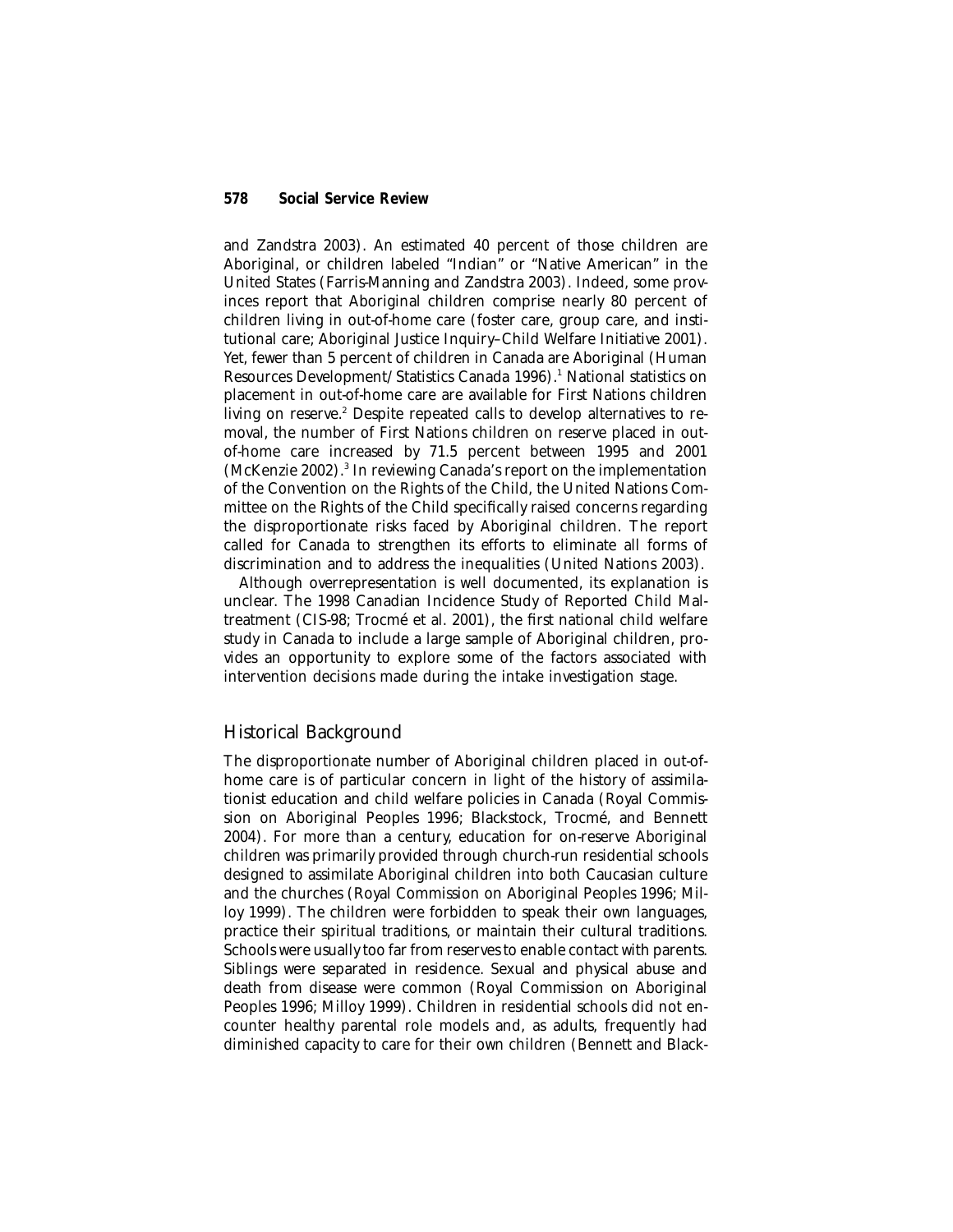stock 2002). The last residential school closed in Saskatchewan in 1996 (Department of Indian and Northern Affairs, Canada 2003).

Similarly, child welfare services for Aboriginal families relied heavily on adoption into non-Aboriginal families. Aboriginal children were often placed outside the province and sometimes outside the country. Over 11,132 children of Indian status were adopted between 1960 and 1990 (Department of Indian Affairs, quoted by the Royal Commission on Aboriginal Peoples 1996). The statistic does not include children whose Indian status was not recorded or other nonstatus Aboriginal children.4

In response to these often quite explicit assimilationist programs, a range of provincial and territorial child welfare policies now acknowledges the importance of children's Aboriginal heritage. These policies give much greater control over the welfare of Aboriginal children to their communities. Some provincial and territorial statutes require that band representatives be party to proceedings in cases involving children with First Nations status (e.g., the Ontario Child and Family Services Act [2002] and the Alberta Child Welfare Act [2000]).<sup>5</sup> There have been several landmark cases in which bands sought to repatriate to Aboriginal communities Native children living in non-Aboriginal foster homes (Wente 2003*a*, 2003*b*; Bala et al. 2004). Aboriginal communities are also beginning to receive more control over the delivery of child welfare services, although this varies considerably from one jurisdiction to another. Their level of authority varies from providing support service before and after child welfare investigations to being fully delegated authorities with jurisdiction on and, in a few cases, off reserve. To be sure, the impact of these changes is limited by the relatively slow pace of implementation, the constraints inherent in provincially developed statutes and regulations, and the lack of resources to provide family support services.<sup>6</sup> It is nevertheless surprising that the number of Aboriginal children placed in out-of-home care continues to rise. In fact, more Aboriginal children are placed in out-of-home care today than in residential schools at the height of the residential school movement (Blackstock 2003). Ida Nicolaisen, a member of the United Nations Permanent Forum on Indigenous Issues, observes that systemic racism and xenophobia in the welfare and justice systems have ensured that "indigenous children continued to be removed from their families by welfare agencies that equated poverty with neglect" (United Nations 2003, p. 5). Given the disappointing effects of these policy and service changes, it is particularly important to examine the factors leading to the dramatic overrepresentation of Aboriginal children in out-of-home care.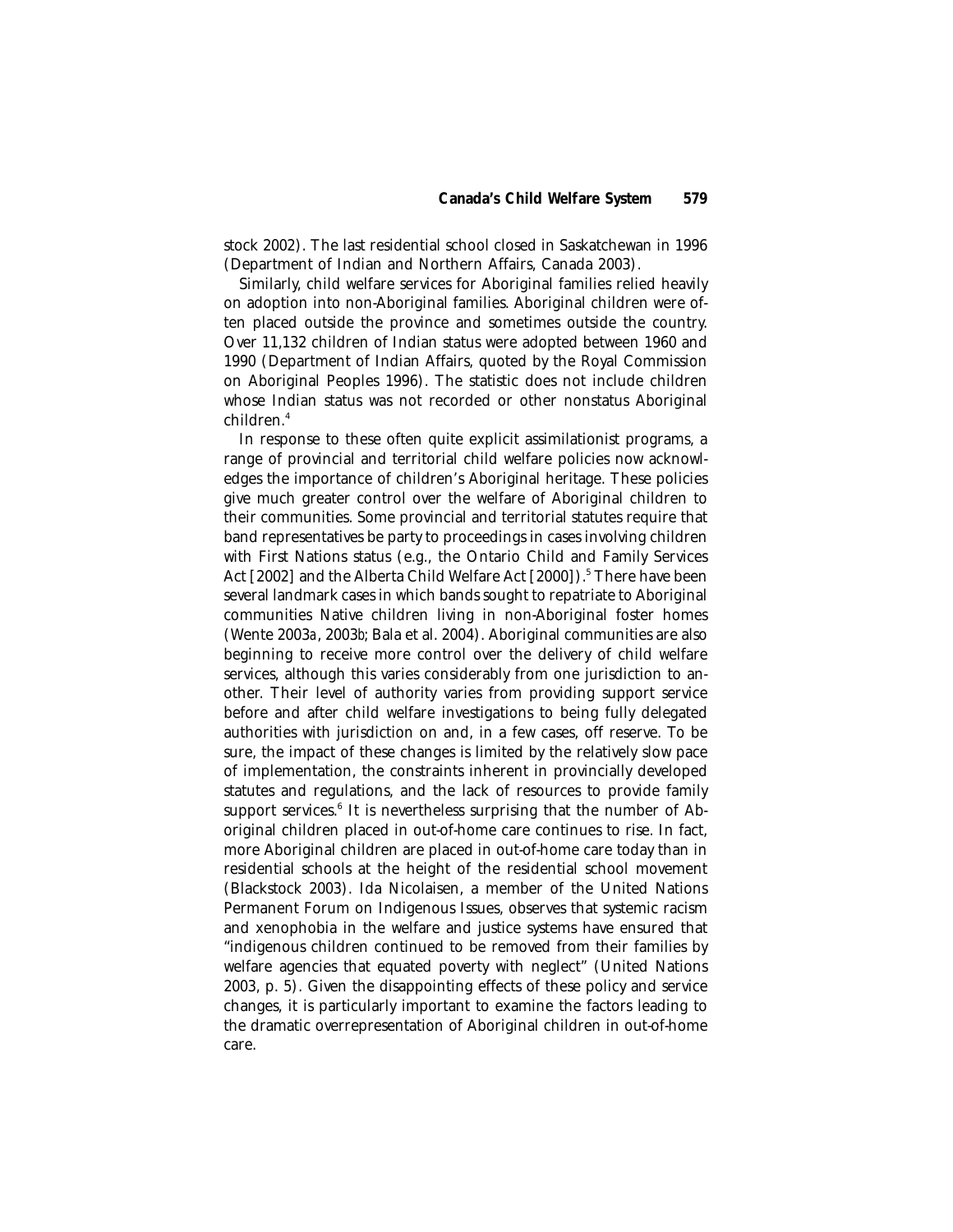# Previous Research on Overrepresentation of Cultural Minorities in Care

Year-end statistics from several provinces track the proportion of First Nations children in out-of-home care. In Manitoba at the end of 1999, First Nations (status and nonstatus) and Métis children constituted 68 percent of the minors in out-of-home care (Farris-Manning and Zandstra 2003). The best sources of national data in Canada are the statistics kept by the Department of Indian and Northern Affairs (INAC), which funds child welfare services on reserves. As noted above, INAC year-end figures for children in care show a 71.5 percent increase in the number of on-reserve First Nations children in out-of-home care between 1995 and 2001 (McKenzie 2002). Of particular concern is the national trend toward placing growing numbers of First Nations children on reserves in group or institutional care and the amount of time spent in these settings. National statistics document an 80.9 percent increase in the number of days that First Nations children spent in group or institutional care during this period. This increase is dramatic when compared to the corresponding figure for the number of days spent in foster care (37.4 percent increase; McKenzie 2002).

Analyses of caseload dynamics in the province of Saskatchewan find that in the early 1990s, nearly two-thirds of children in out-of-home care were from First Nations' families. These children spent more time in foster care than did non-Native children. Less than 10 percent of these Native children were in race-matched foster homes (Rosenbluth 1995). However, with the exception of the study by David Rosenbluth (1995), there are no published investigations of the caseload dynamics associated with the overrepresentation of Aboriginal children in Canada. While few provinces and territories track the proportion of Aboriginal children placed in Aboriginal homes, available data suggest that the proportion is small. For example, when the British Columbia Children's Commissioner's 1998 Annual Report reviewed case plans of Aboriginal children, it found that, despite a statutory requirement to give preference to Aboriginal homes, only 2.5 percent of Aboriginal children in out-of-home care were placed in race-matched homes (Blackstock and Bennett 2003).

Aboriginal children also are overrepresented in the U.S. child welfare system. Examining Minnesota data from 1993–2000, Sheila Ards and associates (2003) compare by race and ethnicity the rates of substantiated maltreatment allegations with the representation of racial and ethnic groups in the child population. (Substantiated maltreatment allegations are reported incidents that meet the state's definition of maltreatment.) Ards and associates (2003) estimate that Native children are approximately four to five times more likely to be found among cases of substantiated maltreatment than is the case in Minnesota's total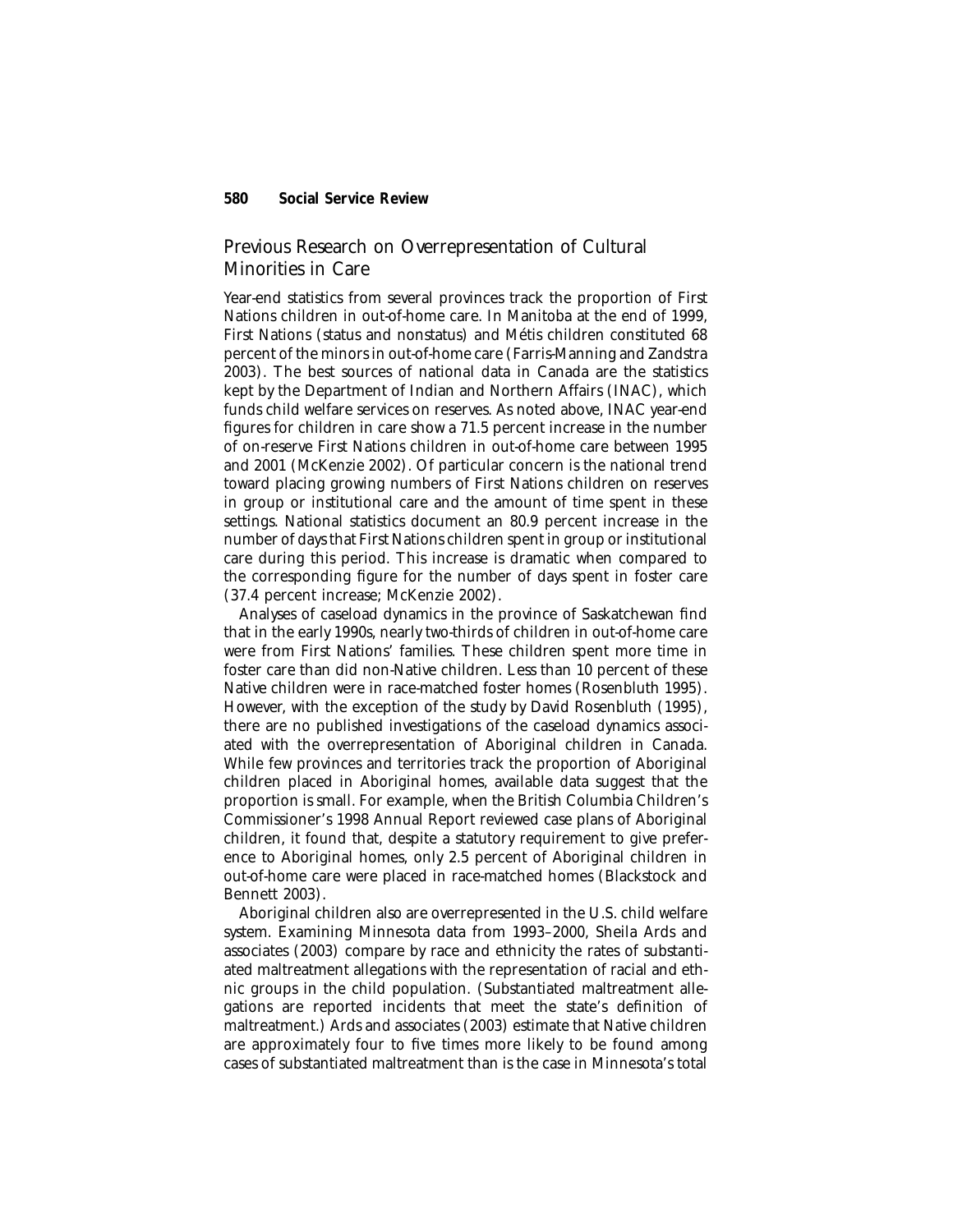child population. Edmund Mech (1983) finds that the prevalence of placement in out-of-home care is nearly three times higher for Native Americans (8.8 per thousand) and African-American children (9.5 per thousand) compared to Caucasians (3.1 per thousand). In a study of 9,000 Native American children in foster care in Arizona, Minnesota, Oklahoma, and North Dakota, Margaret Plantz and colleagues (1989) find that placement rates are 3.6 times higher for Indian than for non-Indian children. Native children enter care at a younger age. While the number of Native children being placed is increasing, placements are dropping for non-Native children. An analysis of a national survey of child welfare workers finds that Native American families with children in out-of-home care are the least likely to be recommended for services (Olsen 1982). Family restoration is inhibited by the absence of services to ameliorate conditions leading to child placement. While the overrepresentation of Aboriginal children in the child welfare system is well documented, research has generally not taken the next step to examine underlying factors.

# Overrepresentation of African-American Children in Child Welfare

More extensive research has been conducted on the overrepresentation of African-American children in child welfare in the United States. These studies may provide some insight into the complexity involved in unraveling the effects of race on rates of reported maltreatment, maltreatment substantiation, and child welfare placement.

Studies examining rates of reported maltreatment at the front end of the system consistently document an overrepresentation of African-American children and families (Sedlak 1991; Ards and Harrell 1993; Roberts 2002; Fluke et al. 2003). John Fluke and associates (2003) find that cases involving African-American children are accepted for investigation at higher rates than those cases involving Caucasian children. This suggests that differential treatment occurs once a report of maltreatment is received. Though some studies find no effect of race on maltreatment substantiation (Haskett et al. 1995; Trocmé, McPhee, and Tam 1995; Wells, Fluke, and Brown 1995; Freeman, Levine, and Doueck 1996; King, Trocmé, and Thatte 2003), several others document higher rates of substantiation among African-American families (Eckenrode et al. 1988; Zuravin, Orme, and Hegar 1995; Needell, Brookhart, and Lee 2003).

In their comprehensive review of race and ethnicity in child welfare, Mark Courtney and associates (1996) conclude that both race and ethnicity play an important role in determining the nature of child welfare services. Several studies document how rates of out-of-home placement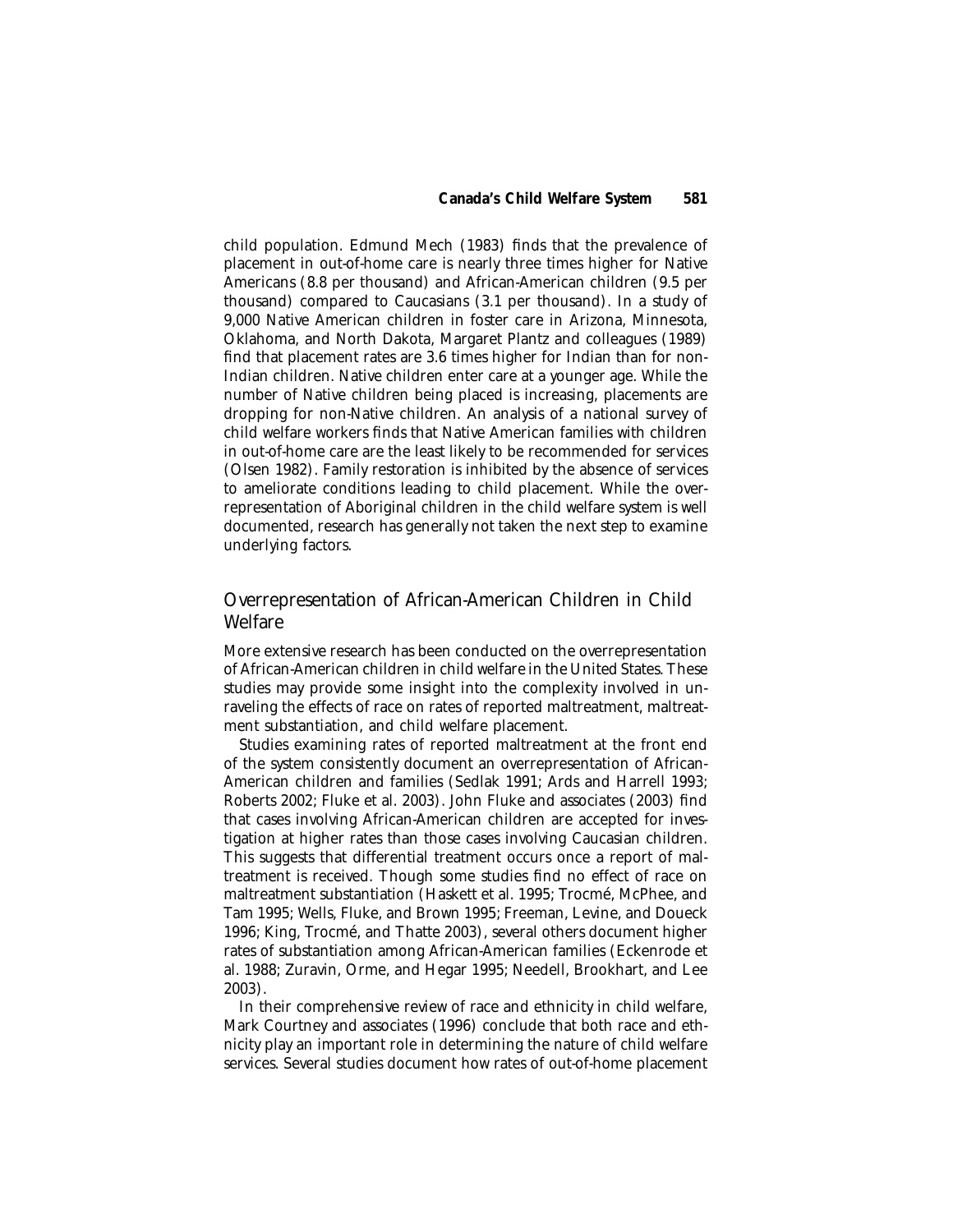vary by race. Placement rates for African-American children are 3–12 times higher than for Caucasian children (Mech 1983; Goerge, Wulczyn, and Harden 1994; Garland et al. 1998; Hill 2001; Lau et al. 2003). While they comprise only 15 percent of the U.S. child population, African-American children represent 41 percent of the children in foster care (Pérez, O'Neil, and Gesiriech 2003). Once placed, African-American children spend significantly more time in temporary out-of-home care (Goerge 1990; McMurtry and Lie 1992; Courtney 1994), reenter care at significantly higher rates (Courtney et al. 1996), and are less likely to be adopted (Barth et al. 1994) or reunited with their families (Child Welfare League of America 2002). Although markedly overrepresented in out-of-home care, African-American children and families appear to receive proportionally fewer services than Caucasian children and their families (Olsen 1982; Fein, Maluccio, and Kluger 1990).

Numerous studies attempt to identify the factors that underlie these well-documented differences by race. Surveys of community professionals (Sedlak and Broadhurst 1996; Sedlak and Schultz 2001) and youth (Finkelhor and Dziuba-Leatherman 1994; Lau et al. 2003) in the general public indicate that high rates of involvement with child welfare services cannot be accounted for by disproportionately higher rates of maltreatment among African-American children and youth. When maltreatment occurs, differences in the rates of placement do not appear to be related to greater severity of maltreatment among African-American youth (Lau et al. 2003).

Though findings are mixed, numerous studies suggest that a variety of family, social, and economic characteristics may be primary determinants of child welfare involvement, reflecting the higher rates of adversity and disadvantage experienced by African-American families. Early studies were criticized for not adequately controlling for economic and social conditions that may underlie differential treatment of African-American children in the child welfare system (Courtney et al. 1996). More recent studies attempt to control for a range of factors. Elizabeth Jones and Karen McCurdy's (1992) analysis of data from the second National Incidence Study (NIS-2) finds that, when controlling for poverty, race is no longer a statistically significant determinant of the disproportionate number of reports involving African-American families. Several studies find no effect of race on the likelihood of placement after controlling for a broad range of factors, such as socioeconomic status, child and caregiver characteristics, functioning concerns, family configuration, maltreatment history, and maltreatment severity (Runyan et al. 1981; Katz et al. 1986; U.S. Department of Health and Human Services 1997; Zuravin and DePanfilis 1997; Tittle, Harris, and Poertner 2000). However, other studies find race to be a primary determinant in county-level reports of neglect (Spearly and Lauderdale 1983) and foster care placement (Lau et al. 2003; Needell et al. 2003), even after con-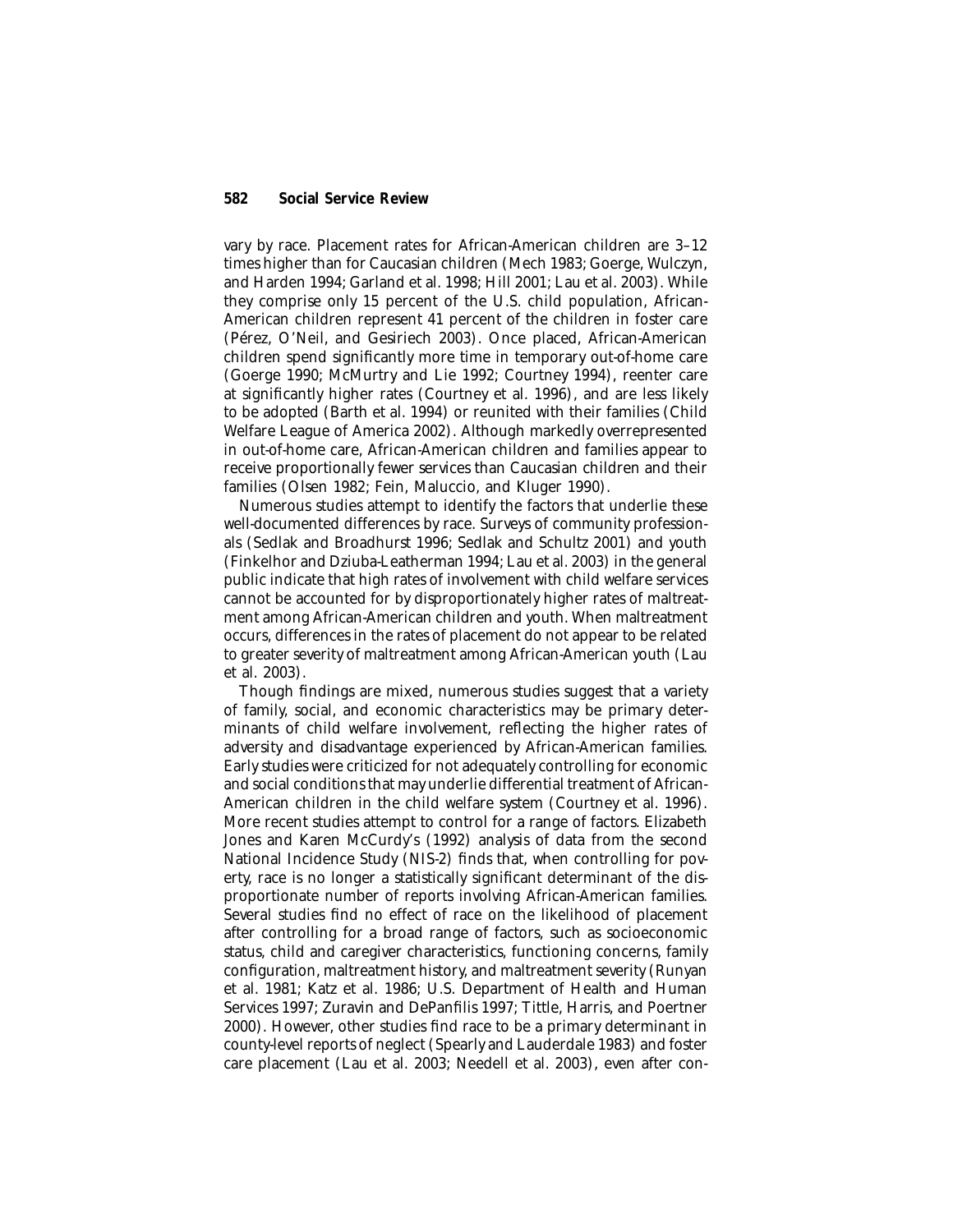trolling for socioeconomic, child, and maltreatment factors. Thus, while differential treatment by race is clearly documented within the child welfare system, studies vary in whether the relationship between race and child welfare involvement is statistically significant, once other variables are controlled.

In contrast to the growing body of literature examining the factors that underlie disproportionate rates of child welfare involvement among African-American children, there has been little empirical research to explain the overrepresentation of Aboriginal children in the child welfare system. This article examines the factors that underlie disproportionate rates of substantiation and placement among Aboriginal children in Canada. Race may influence decisions regarding child welfare services in several ways for this population. Client race may affect workers' perceptions and attributions, influencing the ways in which information about caregivers and families is represented. Race-associated structural inequities may be manifested in the differential presence of risk factors for maltreatment. The present study attempts to examine the extent to which this disproportionality may be associated with socioeconomic, child, parent, and maltreatment characteristics, recognizing that the influence of worker bias on assessments of Aboriginal families cannot be taken into account statistically.

# Canadian Incidence Study of Reported Child Maltreatment (CIS-98)

The 1998 Canadian Incidence Study of Reported Child Maltreatment (CIS-98) presents a first opportunity to compare child welfare services provided in Canada to Aboriginal and non-Aboriginal children (Trocme´ et al. 2001). A first analysis of the Aboriginal CIS data conducted by Cindy Blackstock, Nico Trocmé, and Marlyn Bennett (2004) finds that 16 percent of children under the age of 16 investigated in Canada (excluding Quebec) because of suspected maltreatment were identified as being of Aboriginal heritage, whereas Aboriginal children under the age of 16 comprise only 5 percent of the general population. In comparing children of Aboriginal origin to children representing other visible minorities (14 percent of investigated children) and to Caucasian children (70 percent of investigated children), the analyses find that Aboriginal families have significantly higher rates of poverty, less stable housing, younger parents, more parents who were maltreated as children, and higher rates of parent alcohol and drug abuse. Child welfare reports about Aboriginal children are more likely to be substantiated (50 percent of Aboriginal cases substantiated, as compared to 38 percent of non-Aboriginal cases). Aboriginal children are nearly twice as likely to be placed in out-of-home care (9.9 percent of Aboriginal children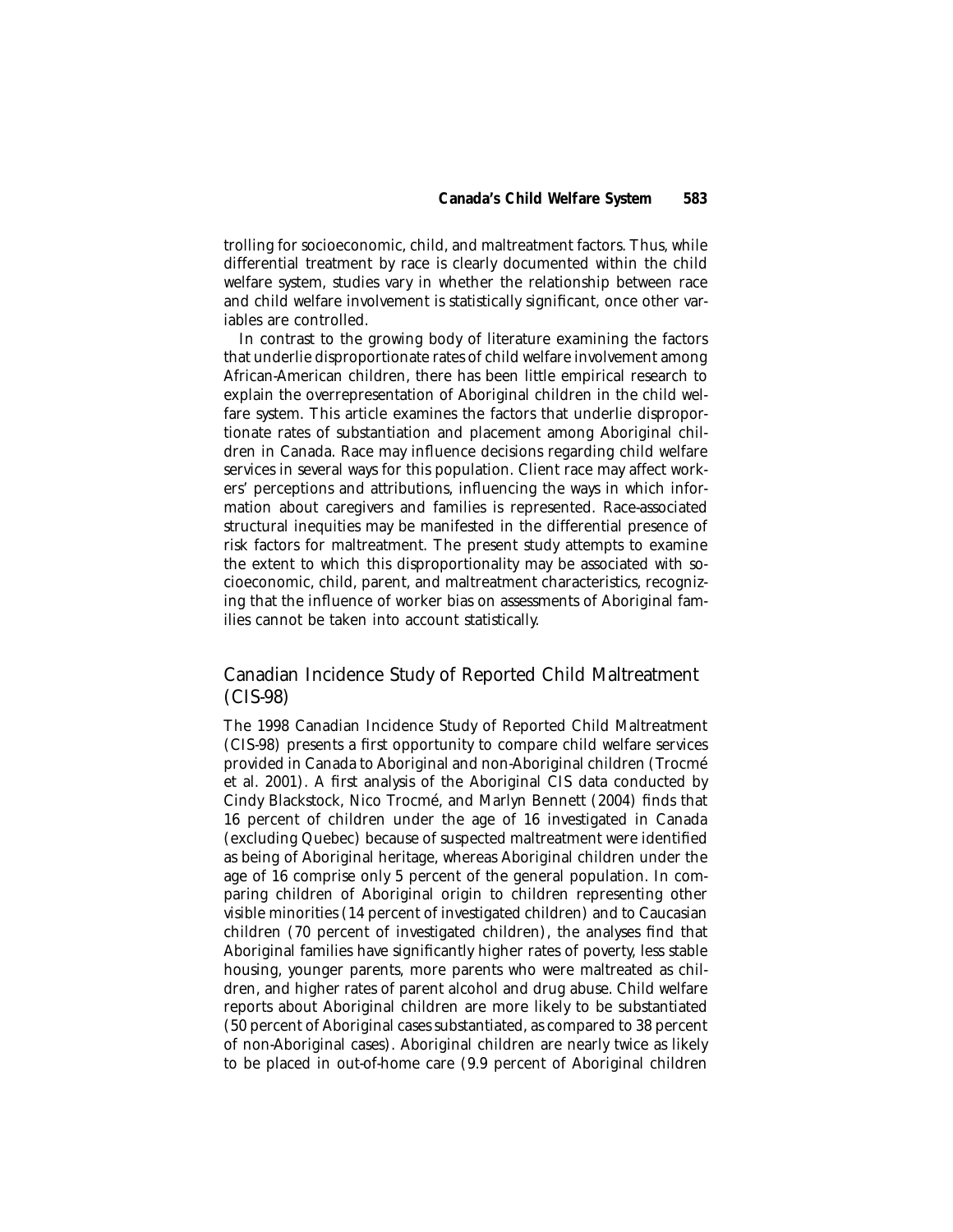placed, as compared to 4.6 percent of non-Aboriginal children). Building on these findings, the following article uses multivariate modeling to examine whether the type of maltreatment and selected child, parent, and socioeconomic risk factors explain the disproportionately high substantiation and placement rates for Aboriginal children.

# Methodology

#### *Sample and Measures*

CIS-98 collected information on a sample of 7,672 reports of suspected child abuse or neglect. These reports were selected from a random national sample of 51 child welfare agencies. Cases opened in each site during a 3-month sampling period (October–December 1998) were considered for inclusion if those cases also met CIS-98 criteria for suspected maltreatment. For example, cases that involved requests for supportive services, without an allegation of maltreatment, were excluded.

The study compiled information from a direct survey of social workers. Using a standard set of definitions, study participants reported the results of their child welfare investigations, details about the specific maltreatment incidents, and key child and family characteristics (Trocme´ et al. 2001). While the CIS-98 is the most comprehensive national child maltreatment data set available in Canada, the study did not track incidents that were not reported to child welfare authorities, reported cases that were screened out by child welfare authorities before being fully investigated, new reports on cases already opened by child welfare authorities, and cases that were investigated only by the police.

In this study, Aboriginal heritage includes families in three Aboriginal groupings: First Nations, Métis, and Inuit. Data on Aboriginal status were not collected in the Quebec portion of the CIS-98 ( $N = 2,309$ ) and were missing on 10 additional cases. Because the Aboriginal status of each investigated child was determined by the status of the biological parent(s) living with the child, children who did not reside with a biological parent  $(N = 225)$  were also excluded. Children in a further 726 cases were classified as "other visible minority" status and were excluded because the present analysis focuses on the comparison of Aboriginal and Caucasian children (see Blackstock et al. 2004 for comparisons with other visible minorities).<sup>7</sup> Thus, from the original sample of 7,672 child investigations, 3,270 cases were excluded, leaving an effective sample of 4,402 child investigations (table 1). In the multivariate analyses, 1,504 cases lacked information on one or more of the 15 variables and were excluded from analyses. The result was a final sample size of 2,898.8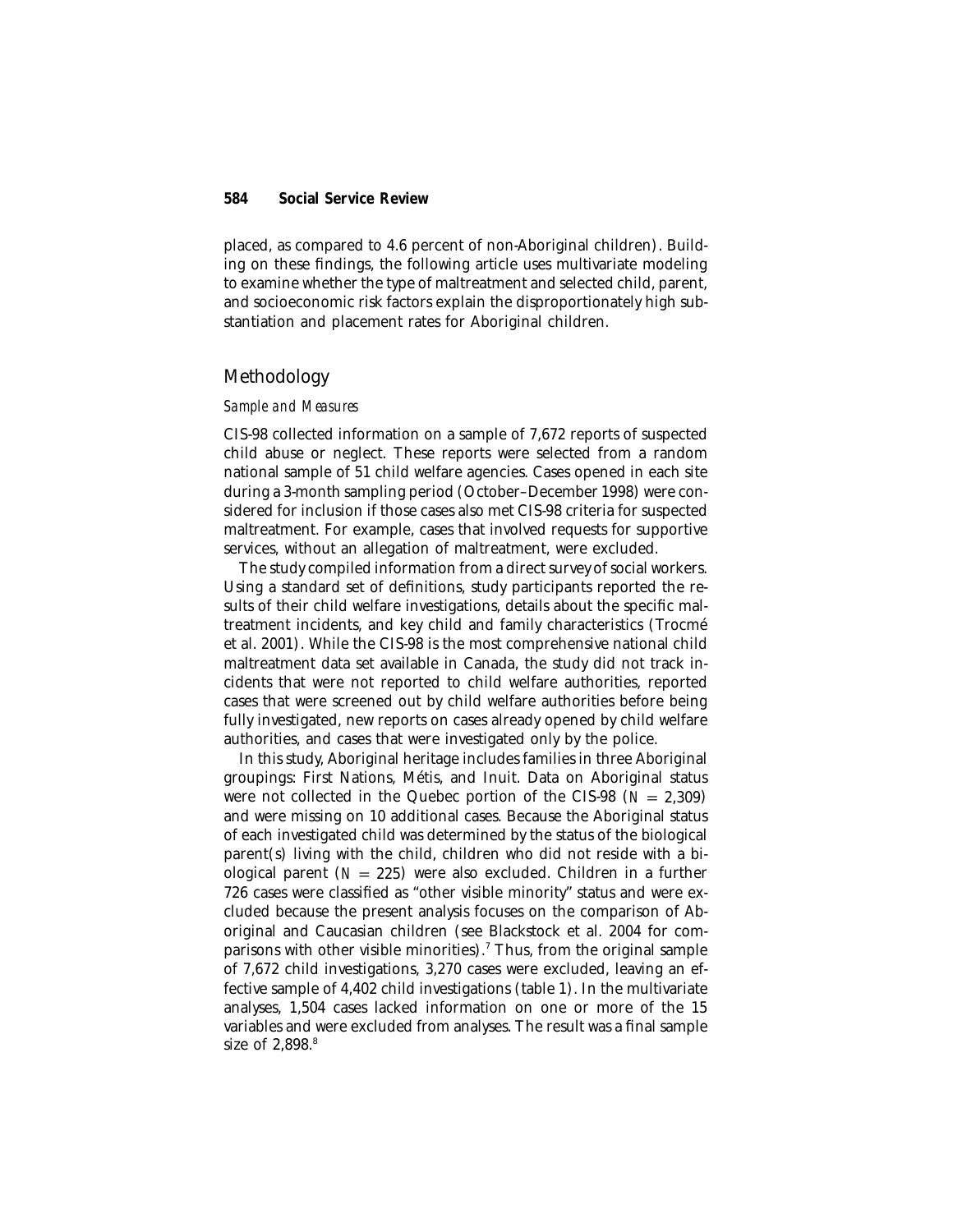#### *Data Analysis*

Analysis is conducted in two stages. Chi-square bivariate analyses are first used to identify any significant differences between Aboriginal and Caucasian cases. In a second stage, logistic regression is employed to examine the relative role of Aboriginal status in determining both substantiation status and placement decisions. Maltreatment, child, caregiver, and socioeconomic characteristics are controlled. For each of the two sets of regressions (predicting substantiation and placement), five blocks of factors are added in a sequential and cumulative fashion: (1) child Aboriginal status; (2) family characteristics; (3) maltreatment characteristics; (4) child characteristics; and (5) parent characteristics.

#### *Independent Variables*

Child Aboriginal status is a dichotomous variable (Aboriginal or Caucasian). Family characteristics are represented by family structure plus three proxy indicators of family socioeconomic status. Family structure is classified as two-parent biological, two-parent blended, or lone parent. Three proxy indicators are used to represent family socioeconomic status: number of family moves in the year prior to survey (none, one, or two or more moves), whether family living conditions are considered unsafe (yes or no), and source of income. Primary source of income includes four categories: full-time employment, part-time employment, receipt of such benefits as social assistance or unemployment, and other source of income.

Characteristics of maltreatment include the primary form of maltreatment (physical abuse, sexual abuse, neglect, emotional abuse, or domestic violence) and the existence of previous case opening(s) for the child who is the subject of the maltreatment allegation. In analyses of child welfare placement, substantiation status is also included as a predictor. Child characteristics include the child age category and two child functioning concerns: substance abuse–related defects (noted or not) and number of child behavior concerns noted by the worker. The child behavior concerns assessed by each worker include violence toward others, running away, involvement in prostitution, inappropriate sexual behavior, criminal behavior, irregular school attendance, negative peer involvement, and substance abuse. Since the percentage of cases with three to eight behavior concerns was small (2 percent or less), the number of child behavior concerns is collapsed into three categories: no concerns, one concern, or two or more concerns.

Seven parent characteristics are considered in the analyses. These factors include age category of the youngest parent, parent history of maltreatment as a child (yes or no), and five parent functioning concerns: alcohol abuse, drug use, criminal activity, cognitive impairment,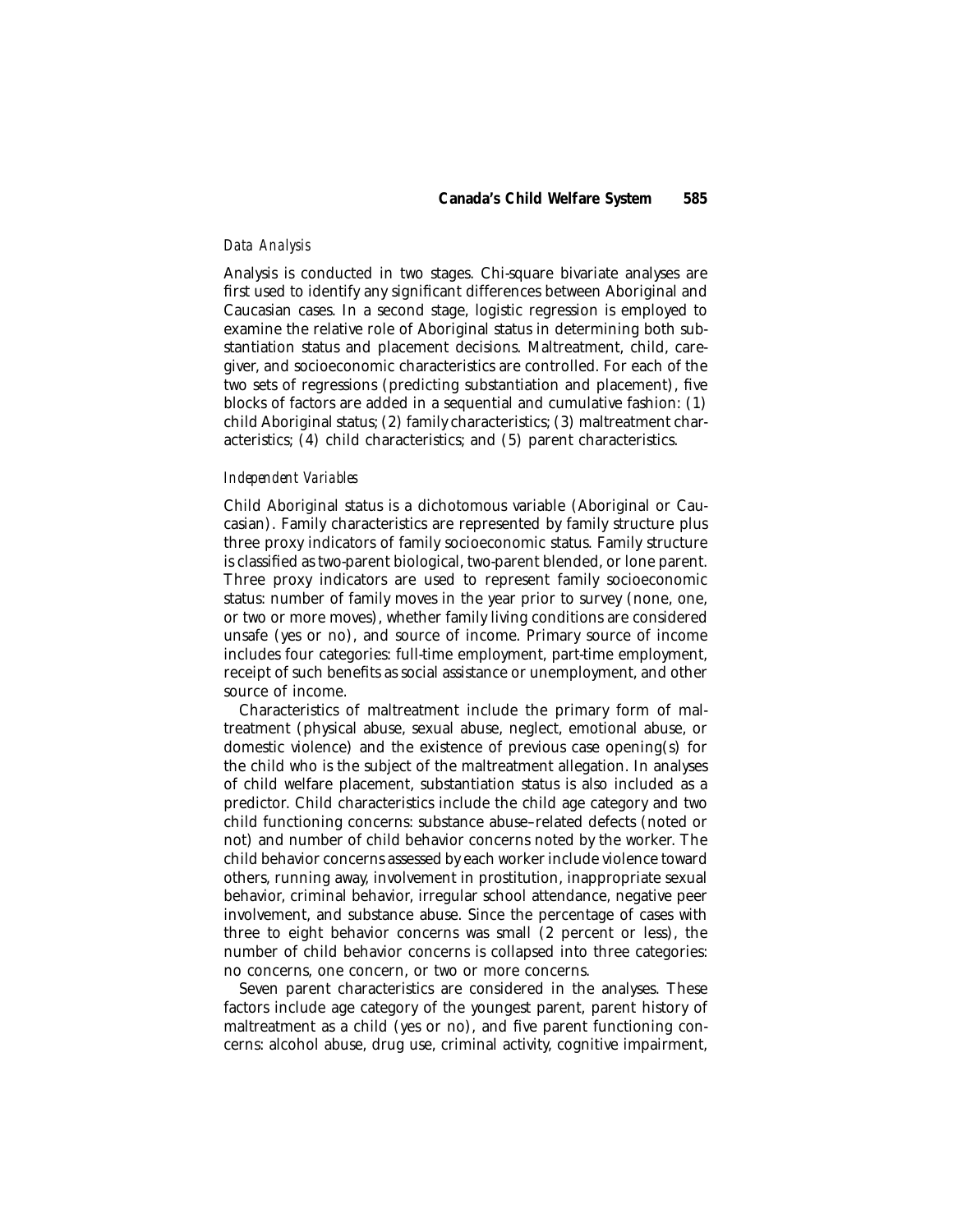# **Table 1**

Case Characteristics by Racial Status, 1998 CIS  $(N = 4,402)$ 

| Variable                              | $\chi^2$ Values | Aboriginal<br>$(\%)$ | Caucasian<br>$(\%)$ |
|---------------------------------------|-----------------|----------------------|---------------------|
| Family characteristics:               |                 |                      |                     |
| Family structure:***                  | 30.25(2)        |                      |                     |
| Two-parent biological                 |                 | 21.9                 | 31.3                |
| Two-parent blended                    |                 | 21.6                 | 17.5                |
| Single parent                         |                 | 56.5                 | 51.2                |
| Source of income:***                  | 219.27 (3)      |                      |                     |
| Full-time employment                  |                 | 15.8                 | 42.9                |
| Part-time employment                  |                 | 10.2                 | 9.4                 |
| <b>Benefits</b>                       |                 | 58.1                 | 37.7                |
| Other                                 |                 | 16.0                 | 10.1                |
| Unsafe housing conditions***          | 13.50(1)        | 7.9                  | 4.6                 |
| Family moves in year prior to         |                 |                      |                     |
| survey:***                            | 43.24(2)        |                      |                     |
| No moves                              |                 | 60.1                 | 68.9                |
| One move                              |                 | 22.9                 | 22.8                |
| Two or more moves                     |                 | 17.0                 | 8.3                 |
| Maltreatment characteristics:         |                 |                      |                     |
| Case substantiation status:***        | 62.01(2)        |                      |                     |
| Unsubstantiated                       |                 | 26.3                 | 40.8                |
| Suspected                             |                 | 24.2                 | 21.2                |
| Substantiated                         |                 | 49.5                 | 38.0                |
| Previous case opening (for child)***  | 109.12(1)       | 67.1                 | 46.3                |
| Primary form of maltreatment:***      | 161.74(4)       |                      |                     |
| Physical abuse                        |                 | 18.6                 | 35.3                |
| Sexual abuse                          |                 | 10.1                 | 10.8                |
| Neglect                               |                 | 57.9                 | 34.9                |
| Emotional maltreatment                |                 | 6.5                  | 9.0                 |
| Exposure to domestic violence         |                 | 7.0                  | 10.0                |
| Child characteristics:                |                 |                      |                     |
| Age of investigated child:*           | 7.73 (3)        |                      |                     |
| $0-3$ years                           |                 | 24.5                 | 21.3                |
| 4-7 years                             |                 | 29.1                 | 27.6                |
| 8–11 years                            |                 | 25.1                 | 26.2                |
| $12-15$ years                         |                 | 21.4                 | 25.0                |
| Emotional harm (% yes)                | .30(1)          | 18.7                 | 18.5                |
| Physical harm (% yes)                 | 1.86(1)         | 9.4                  | 11.0                |
| Substance abuse-related defect***     |                 |                      |                     |
| $(\%$ yes)                            | 93.21(1)        | 6.1                  | 1.0                 |
| Anxiety or depression (% yes)         | 1.93(1)         | 7.6                  | 9.1                 |
| Self-harm behavior (% yes)            | 2.17(1)         | 4.0                  | 3.0                 |
| Number of child behavior              |                 |                      |                     |
| problems:*                            | 5.83(2)         |                      |                     |
| None                                  |                 | 77.0                 | 80.6                |
| One                                   |                 | 12.7                 | 10.5                |
| Two or more                           |                 | 10.3                 | 8.9                 |
| Parent factors:                       |                 |                      |                     |
| Age of youngest parent:***            | 68.89 (3)       |                      |                     |
| 30 years or younger                   |                 | 49.5                 | 35.6                |
| 31–40 years                           |                 | 44.7                 | 51.7                |
| $41-50$ years                         |                 | 5.4                  | 11.8                |
| $51 + \text{ years}$                  |                 | $\cdot$              | .8                  |
| History of child maltreatment (either |                 |                      |                     |
| $parent)$ ***                         | 110.22(1)       | 47.2                 | 28.3                |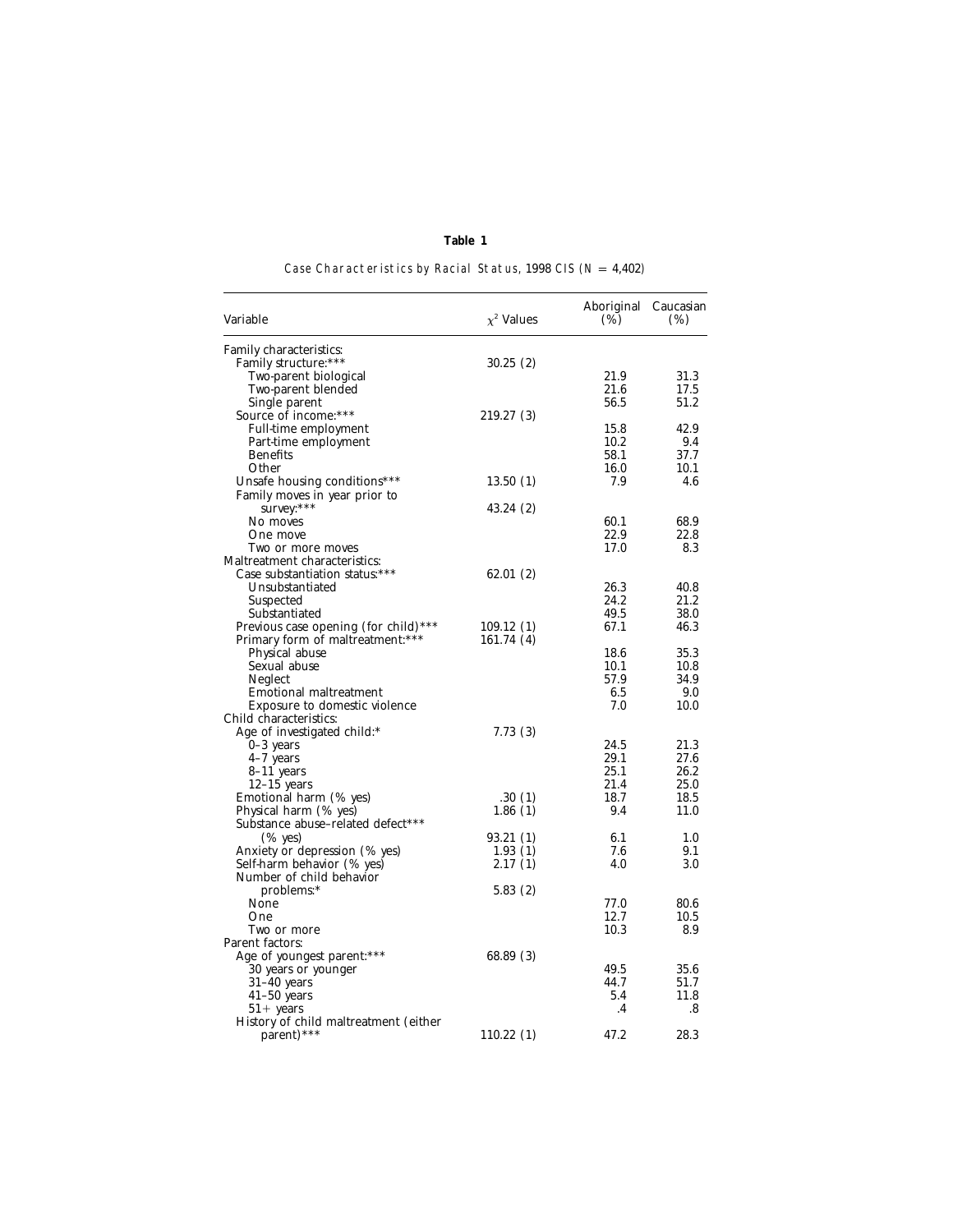| Variable                       | $x^2$ Values | Aboriginal Caucasian<br>(%) | (%)   |
|--------------------------------|--------------|-----------------------------|-------|
| Parent functioning concerns (% |              |                             |       |
| noted):<br>Alcohol abuse***    |              | 63.5                        | 21.5  |
|                                | 572.88(1)    |                             |       |
| Drug abuse***                  | 124.08(1)    | 27.5                        | 12.2  |
| Criminal activity***           | 65.40(1)     | 17.2                        | 8.0   |
| Cognitive impairment**         | 8.54(1)      | 7.9                         | 5.3   |
| Mental health concern          | .065(1)      | 21.7                        | 22.1  |
| Physical health concern        | .010(1)      | 7.0                         | 7.1   |
| Few social supports***         | 16.55(1)     | 33.9                        | 26.8  |
| N                              |              | 833                         | 3,569 |

**Table 1** (*Continued*)

Note.—Degrees of freedom are in parentheses.  $CIS =$  Canadian Incidence Study.  $* p < .05.$  $**$   $p<.01$ .

\*\*\*  $p < .001$ .

and lack of social supports. Each parent functioning concern is included as a dichotomous variable (noted or not). Noted concerns include parent concerns that are suspected or confirmed by child welfare workers.<sup>9</sup> Parent functioning concerns are categorized as "confirmed" if the concern was diagnosed, disclosed, and observed by the worker or another worker, or on the file. A parent functioning concern is categorized as "suspected" if the evidentiary criteria for confirmation could not be met but, at the conclusion of the investigation, the worker thought that a particular concern was likely.

Each variable is treated as categorical. With the addition of each block of factors, the statistical significance of the coefficient attached to the Aboriginal status variable is examined. This determines which, if any, group of factors accounts for ethnoracial differences in substantiation or placement rates. Substantiation is coded as positive when it is suspected or confirmed. Given the large number of cases that have missing information for number of moves and unsafe housing (1,203 of 4,402 cases), analyses are rerun without these two variables for substantiation status and placement.

# Findings

According to table 1, Aboriginal families are remarkably different from Caucasian families in a number of ways. Aboriginal family heads are younger and more often single. Their families often are dependent on social assistance and living in unsafe housing. They are more likely to have moved multiple times in the year prior to the survey. Compared to other families, Aboriginal families are statistically more likely to have previous child welfare case openings. Proportionately more of these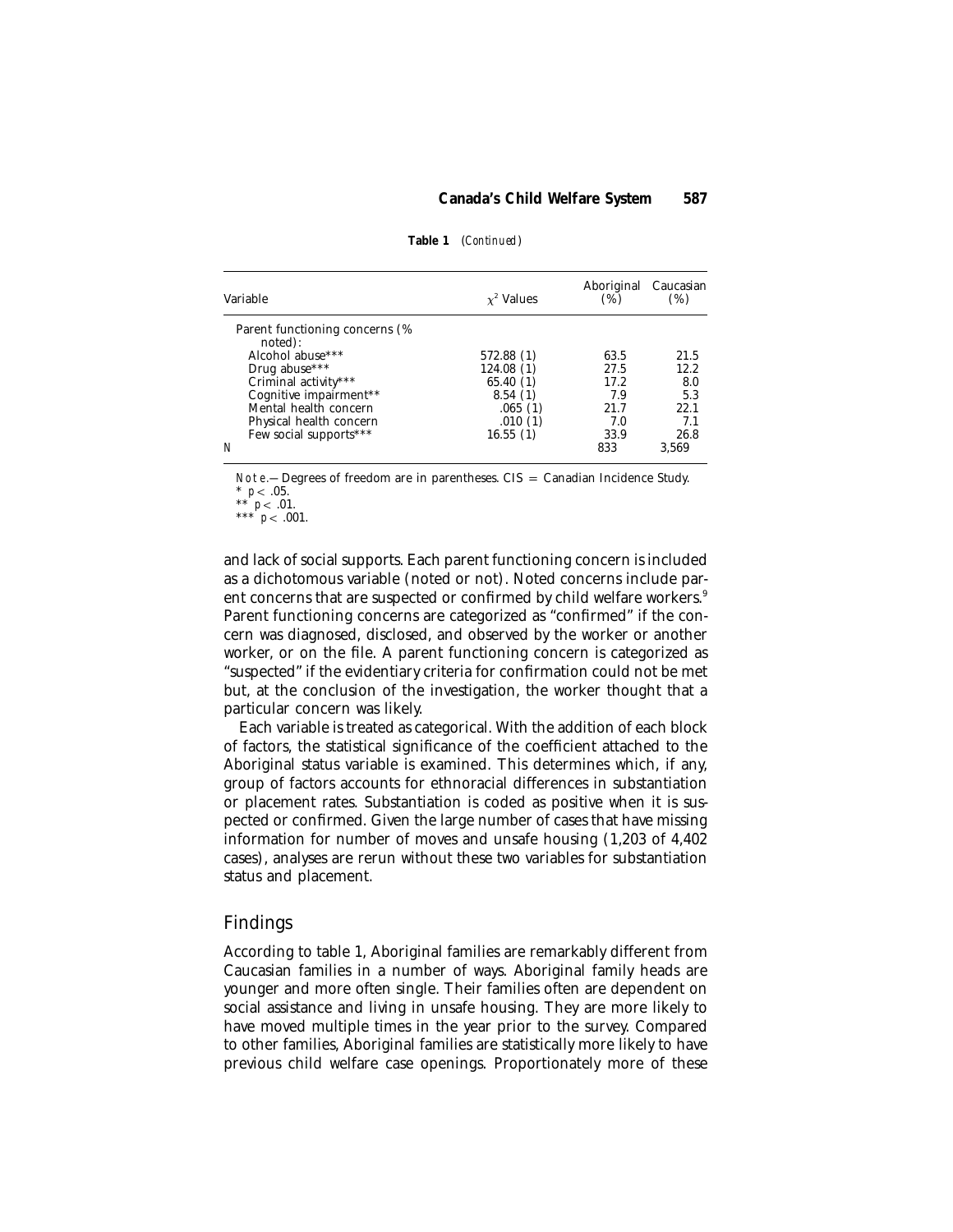#### **Table 2**

Placement Rates by Racial Status, 1998 CIS  $(N = 4,394)$ 

| <b>Placement Status</b> | Aboriginal (%) | Caucasian $(\%)$ |  |
|-------------------------|----------------|------------------|--|
| Child welfare placement | 9.9            | 4.6              |  |
| Informal placement      | 11.2           | 3.4              |  |
| Placement considered    | 3.9            | 2.4              |  |
| No placement required   | 75.1           | 89.6             |  |
|                         | 831            | 3.563            |  |

 $Note. -CIS = Canadian Intidence Study.$ 

cases involve neglect. Alcohol abuse is noted as a concern for almost two-thirds of the Aboriginal parents, compared to 22 percent of Caucasian parents. Drug abuse, criminal activity, cognitive impairment, and lack of social support are also statistically more common among Aboriginal parents. However, Aboriginal and Caucasian children do not differ to a statistically significant degree on most child functioning variables: emotional or physical harm, depression or anxiety, and self-harm behavior. There are statistically significant differences in the rate of substance abuse–related birth defects and in the number of behavioral concerns. As table 1 suggests, 74 percent of investigations involving Aboriginal children are classified as suspected or substantiated, as compared to 59 percent of Caucasian children ( $\chi^2$  = 62.01, df = 2, *p* < .001).

As table 2 suggests, 10 percent of Aboriginal children were placed in out-of-home care during the protection investigation. This compares to 4.6 percent of Caucasian children ( $\chi^2 = 139.18$ , df = 3, p = .000). Informal placements, such as a child going to live with grandparents or other extended family, are especially heavily stressed for Aboriginal children. Factoring in cases in which placement plans were still being considered, a full quarter of all Aboriginal children were placed, were moved to relatives, or were at imminent risk of placement. This compares to less than 11 percent of Caucasian children.

#### *Substantiation*

Table 3 summarizes the logistic regression that predicts substantiation. It focuses on the estimated effect of Aboriginal status on the odds of a case's being either suspected or substantiated when each block of independent variables is added. When all blocks are added, the results suggest that the probability of a case's being classified as suspected or substantiated is not significantly greater for Aboriginal children compared to Caucasian children (adjusted odds  $= 1.05$ ).

When ethnoracial status (Aboriginal vs. Caucasian) is the only predictor of substantiation status, Aboriginal children are estimated to have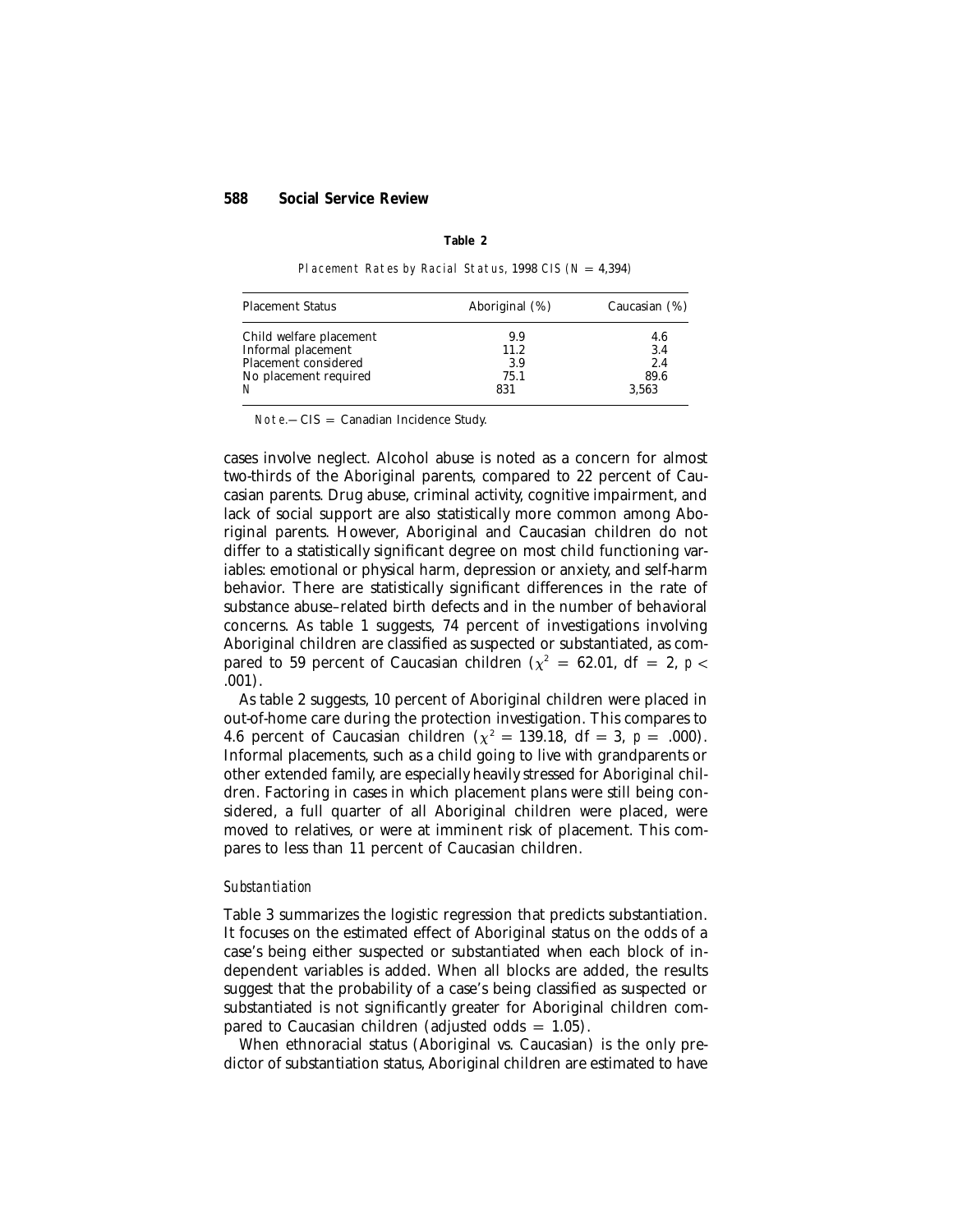#### **Table 3**

Estimated Effect of Aboriginal Status on Substantiation Status as Each Block of Variables Is Added to the Multivariate Model

|                              |                 | <b>Adjusted Odds</b><br>Ratio for | Significance<br>of Aboriginal |
|------------------------------|-----------------|-----------------------------------|-------------------------------|
| <b>Block</b>                 | $x^2$ for Block | <b>Aboriginal Status</b>          | Status $(p-value)$            |
| Aboriginal status (vs.       |                 |                                   |                               |
| Caucasian)                   | $13.66(1)$ ***  | 1.46                              | ${<}001$                      |
| Family characteristics       | $67.90(8)$ ***  | 1.40                              | .002                          |
| Maltreatment characteristics | $177.93(5)$ *** | 1.56                              | < 0.01                        |
| Child factors                | 83.50 $(6)$ *** | 1.45                              | .001                          |
| Age of youngest parent       | 1.73(3)         | 1.46                              | .001                          |
| Parent drug concerns         | $22.34(1)$ ***  | 1.39                              | .005                          |
| Parent criminal activity     | 40.96 $(1)$ *** | 1.35                              | .011                          |
| Parent cognitive impairment  | 7.79(1)         | 1.36                              | .010                          |
| Parent few social supports   | 43.84 $(1)$ *** | 1.34                              | .013                          |
| Parent history of maltreat-  |                 |                                   |                               |
| ment as a child              | $36.52(1)$ ***  | 1.24                              | .077                          |
| Parent alcohol concerns      | $30.89(1)$ ***  | 1.05                              | .678                          |

Note.—Degrees of freedom are in parentheses.

\*\*  $p < .01$ . \*\*\*  $p < .001$ .

approximately 1.5 times the probability of having a case suspected or substantiated. The probability of suspected or substantiated Aboriginal cases remains 1.5 times greater after controlling for the effects of family structure, income source, unsafe housing, number of moves, form of maltreatment, previous case openings, child age, and child functioning

concerns. The estimated effect of Aboriginal status is reduced to nonsignificance when adding the last block, parent functioning concerns. This suggests that the difference in substantiation status between the Aboriginal and Caucasian children is primarily accounted for by differences in parent functioning concerns.

To further examine which parent functioning concerns mediate the estimated effect of Aboriginal status, the analysis is rerun, and each parent functioning concern is added separately. Aboriginal status retains its statistical significance when adding age of youngest parent, drug concerns, criminal activity, cognitive impairment, and lack of social supports. The coefficient attached to Aboriginal status loses statistical significance when parent history of maltreatment as a child or alcohol concerns are included in the equation. The odds of a case's being classified as suspected or substantiated are doubled when alcohol concerns are noted. The odds are 1.7 times greater when a parent has a history of being maltreated as a child.

Three ancillary analyses examine whether parent alcohol concerns and parent history of maltreatment as a child are sufficient on their own to account for the higher rate of substantiation among Aboriginal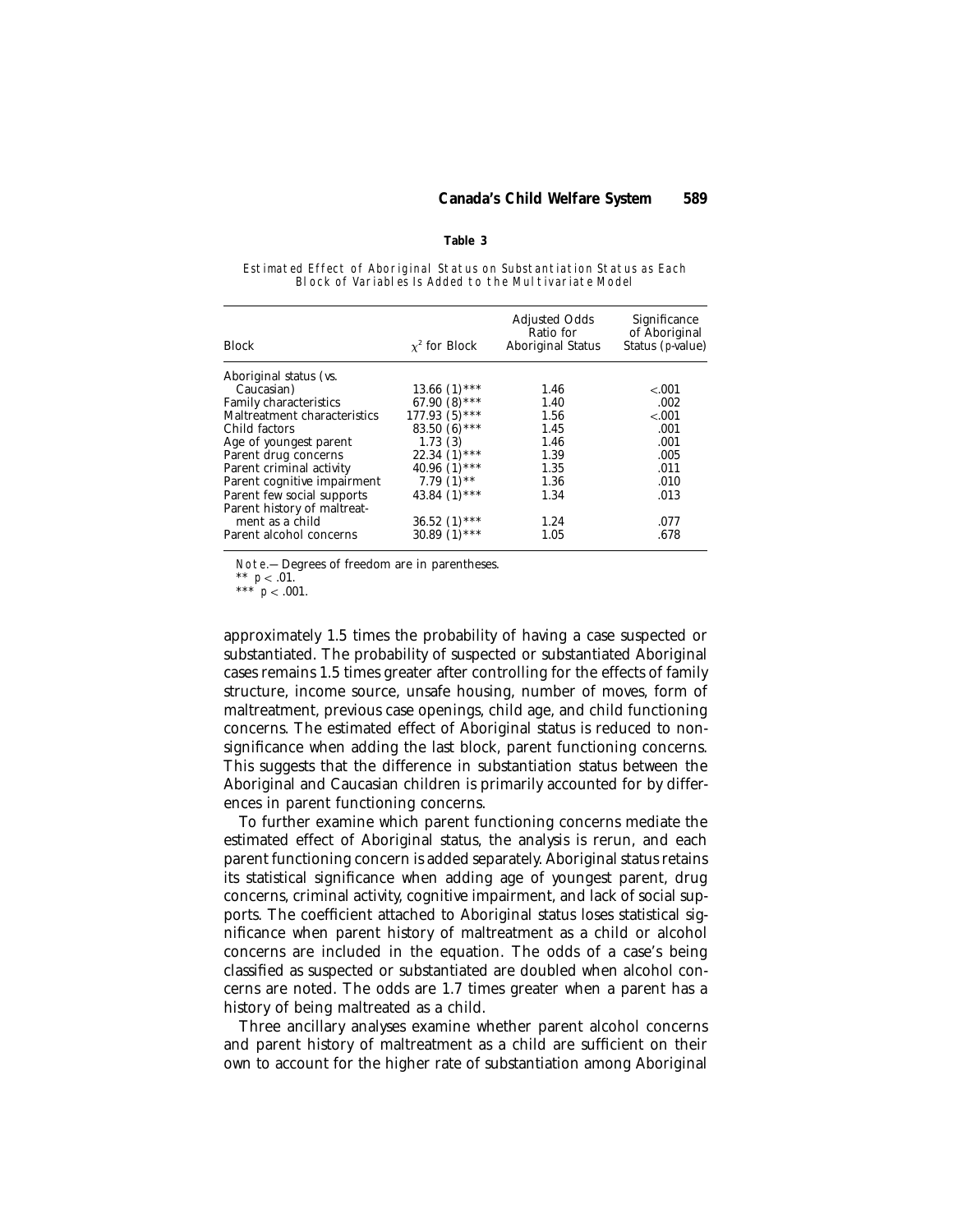cases. Results suggest that neither variable, alone or in combination, accounts for the difference between Aboriginal and Caucasian children. Thus, it appears that a combination of many variables accounts for the difference between Aboriginal and Caucasian cases.

Table 4 presents the coefficients in the final model predicting if a case is suspected or substantiated. The table reports the regression coefficient for each variable and the corresponding *p*-values. The final model identifies the following statistically significant predictors: unsafe housing, frequent moves, receipt of social assistance, number of child behavior concerns, and form of maltreatment. It also finds a predictive role for emotional maltreatment, family violence, and neglect (negative). In addition, older child age (12–15 years), parent alcohol abuse, criminal activity, lack of social support, and parent history of maltreatment as a child are estimated to increase the odds that a case will be classified as suspected or substantiated.

Reanalysis of the data excluding number of moves and unsafe housing from the second block of factors yields slightly different findings. The second block of factors, including family structure and income source, does not contribute significantly to the model. The adjusted odds of a case's being classified as suspected or substantiated for Aboriginal as compared to Caucasian children declines from 1.8 to 1.3 when parent functioning concerns are included in the final block of the model. However, the coefficient attached to Aboriginal status retains its statistical significance ( $p = .03$ ). This finding suggests that when all variables except family mobility and housing safety are controlled, cases involving Aboriginal children are statistically significantly more likely to be classified as suspected or substantiated than those involving Caucasian children.

#### *Child Welfare Placement*

According to table 5, the unadjusted odds of child welfare placement among Aboriginal cases is 2.3 times greater than for Caucasians ( $p <$ .001). However, once maltreatment, socioeconomic, parent, and child characteristics are controlled, the adjusted odds of placement are not statistically different for Aboriginal children compared to Caucasian children (odds ratio = 1.08,  $p = .739$ ).

Table 5 illustrates the decline in the effect of Aboriginal status on placement as each block of variables is entered into the multivariate model. The table suggests that there are consistent decreases in the effect of Aboriginal status with the addition of each block. Aboriginal children continue to be statistically significantly more likely to be placed in a child welfare setting when the model includes family structure, income source, unsafe housing, and the number of moves  $(p < .002)$ . It loses its statistical significance with the addition of variables repre-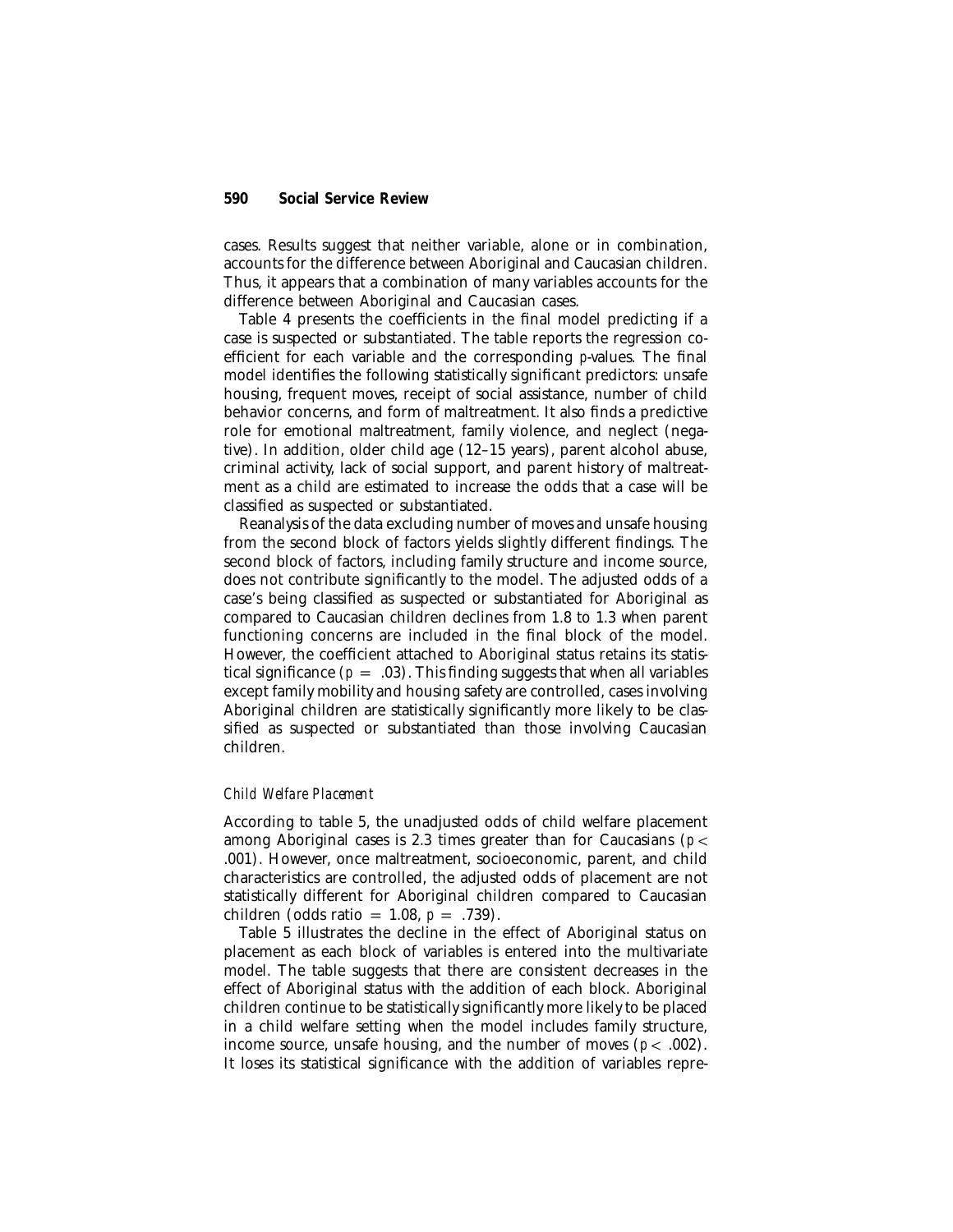## **Table 4**

#### Estimated Effect of Maltreatment and Child and Family Characteristics on the Odds of a Case's Being Classified as Suspected or Substantiated  $(N = 2,898)$

| Variable                              | Coefficient | Effect on the Odds | <i>p</i> -Value |
|---------------------------------------|-------------|--------------------|-----------------|
| Aboriginal status:                    |             |                    |                 |
| Caucasian*                            |             |                    |                 |
| Aboriginal                            | .052        | 1.054              | .678            |
| Source of income:                     |             |                    |                 |
| Full-time employment*                 |             |                    |                 |
| Part-time employment                  | $-.059$     | .943               | .698            |
| <b>Benefits</b>                       | $-.226$     | .798               | .046            |
| Other                                 | $-.353$     | .703               | .062            |
| Unsafe housing conditions             | .876        | 2.402              | ${<}.001$       |
| Family moves in year prior to survey: |             |                    |                 |
| No moves*                             |             |                    |                 |
| One move                              | .292        | 1.339              | .007            |
| Two or more moves                     | .691        | 1.995              | < 001           |
| Family structure:                     |             |                    |                 |
| Two-parent biological*                |             |                    |                 |
| Two-parent blended                    | .076        | 1.079              | .548            |
| Single parent                         | .016        | 1.016              | .881            |
| Previous case opening (for child)     | $-.141$     | .869               | .119            |
| Primary form of maltreatment:         |             |                    |                 |
| Physical abuse*                       |             |                    |                 |
| Sexual abuse                          | $-.109$     | .897               | .440            |
| Neglect                               | $-.238$     | .788               | .020            |
| <b>Emotional maltreatment</b>         | .935        | 2.547              | ${<}001$        |
| Exposure to domestic violence         | 1.76        | 5.814              | .001            |
| Child substance abuse-related defect  | .423        | 1.526              | .242            |
| Number of child behavior problems:    |             |                    |                 |
| None*                                 |             |                    |                 |
| One                                   | .502        | 1.652              | .001            |
| Two or more                           | .793        | 2.221              | $-.001$         |
| Age of investigated child:            |             |                    |                 |
| $0-3$ years*                          |             |                    |                 |
| 4-7 years                             | .098        | 1.103              | .422            |
| $8-11$ years                          | .220        | 1.246              | .102            |
| $12-15$ years                         | .362        | 1.436              | .021            |
| Age of youngest parent:               |             |                    |                 |
| 30 years or younger*                  |             |                    |                 |
| $31-40$ years                         | .054        | 1.055              | .606            |
| $41-50$ years                         | .228        | 1.256              | .162            |
| $51 + \text{years}$                   | .643        | 1.902              | .297            |
| Parent drug abuse                     | $-.004$     | .996               | .979            |
| Parent criminal activity              | .995        | 2.703              | ${<}.001$       |
| Parent cognitive impairment           | .348        | 1.416              | .072            |
| Few social supports                   | .513        | 1.671              | < 001           |
| Caregiver maltreated as child         | .532        | 1.702              | ${<}001$        |
| Parent alcohol abuse                  | .641        | 1.898              | ${<}.001$       |

Note.—Asterisks mark reference variables. Final model:  $\chi^2 = 527.05$  (df = 29),  $p <$ .001; Nagelkerke  $R^2 = 0.225$ .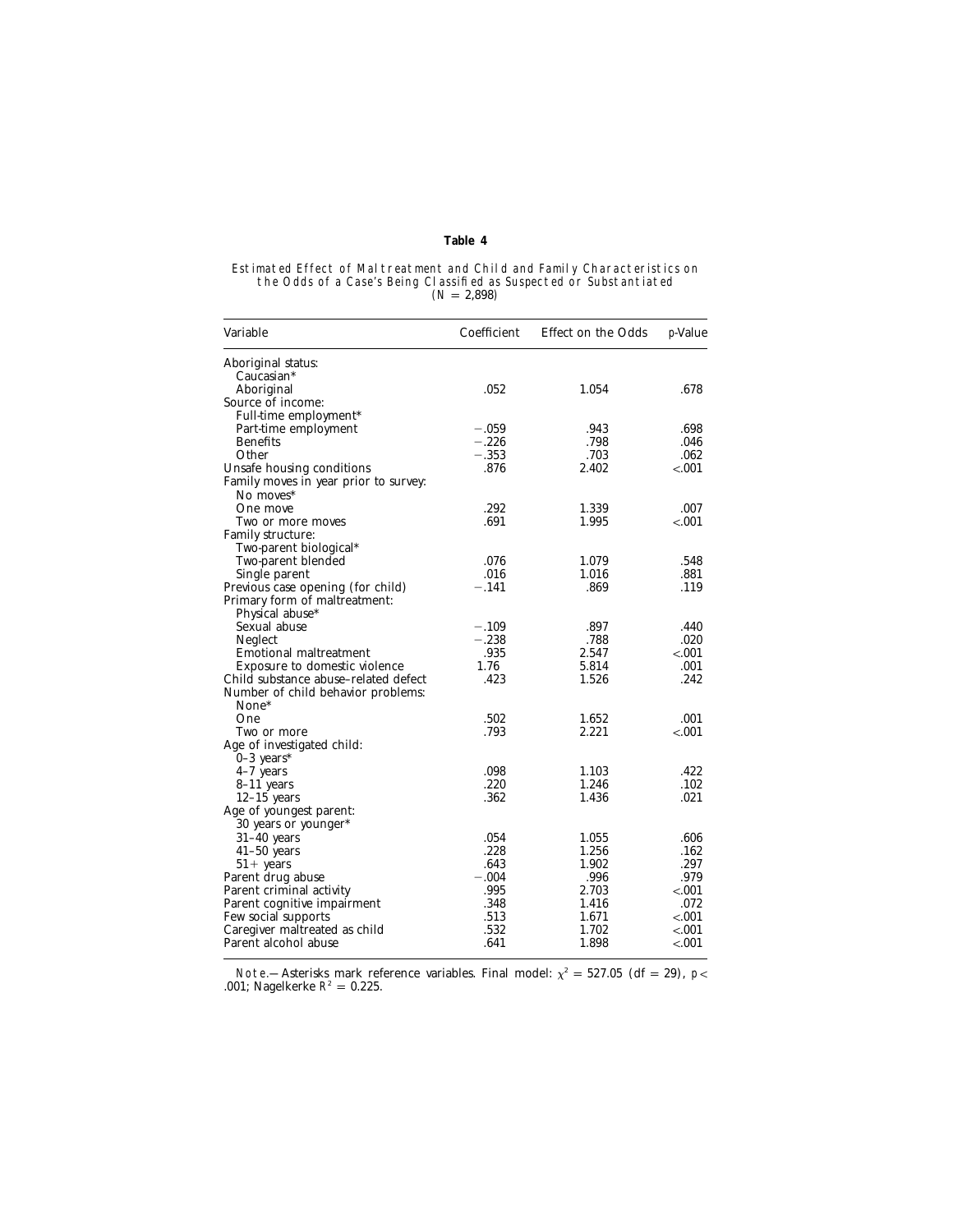#### **Table 5**

Effect of Aboriginal Status on Placement as Each Block of Variables Is Added to the Multivariate Model

| <b>Block</b>           | $x^2$ for Block | <b>Adjusted Odds</b><br>Ratio for<br><b>Aboriginal Status</b> | Significance of<br>Aboriginal Status<br>( <i>p</i> -value) |
|------------------------|-----------------|---------------------------------------------------------------|------------------------------------------------------------|
| Aboriginal status (vs. |                 |                                                               |                                                            |
| Caucasian)             | $21.33(1)$ ***  | 2.33                                                          | ${<}001$                                                   |
| Family characteristics | $93.87(8)$ ***  | 1.80                                                          | .002                                                       |
| Maltreatment           |                 |                                                               |                                                            |
| characteristics        | $106.22(7)$ *** | 1.38                                                          | .108                                                       |
| Child factors          | $43.29(6)***$   | 1.24                                                          | .312                                                       |
| Parent factors         | $40.97(9)$ ***  | 1.08                                                          | .739                                                       |

Note.—Degrees of freedom are in parentheses.

 $*$   $p < .001$ .

senting primary form of maltreatment, previous case openings, and substantiation status ( $p = .108$ ). The inclusion of child variables in the fourth block and parent factors in the fifth block further reduces the estimated effect of Aboriginal status on the odds of placement.<sup>10</sup>

To determine whether placement differences could be mediated specifically by maltreatment characteristics, two ancillary analyses were conducted. As in previous analyses, child Aboriginal status and family socioeconomic factors are entered as the first and second blocks, respectively. However, one model enters child factors as the third block instead of maltreatment characteristics. Another enters parent factors as the third block. The coefficient attached to Aboriginal status remains statistically significant when socioeconomic and child factors are considered (odds ratio = 1.53,  $p = .031$ ). However, the results suggest that the combination of socioeconomic and parent factors renders the coefficient statistically nonsignificant. Accordingly, it appears that different combinations of variables may account for the difference in rate of child welfare placement between Aboriginal and Caucasian children.

Table 6 presents the estimated effect of each variable on the odds of child welfare placement. The model reveals that the odds of child welfare placement are statistically significantly higher when maltreatment is substantiated. It is also higher among two-parent blended and singleparent families, families with two or more moves in the year prior to survey, and families with a part-time income source (vs. full time). Children with two or more child behavioral concerns are estimated to be three times more likely to be placed. The odds of placement are statistically significantly higher among cases with suspected or confirmed parent criminal activity, cognitive impairment, alcohol concerns, or parent history of maltreatment as a child. Cases involving sexual abuse and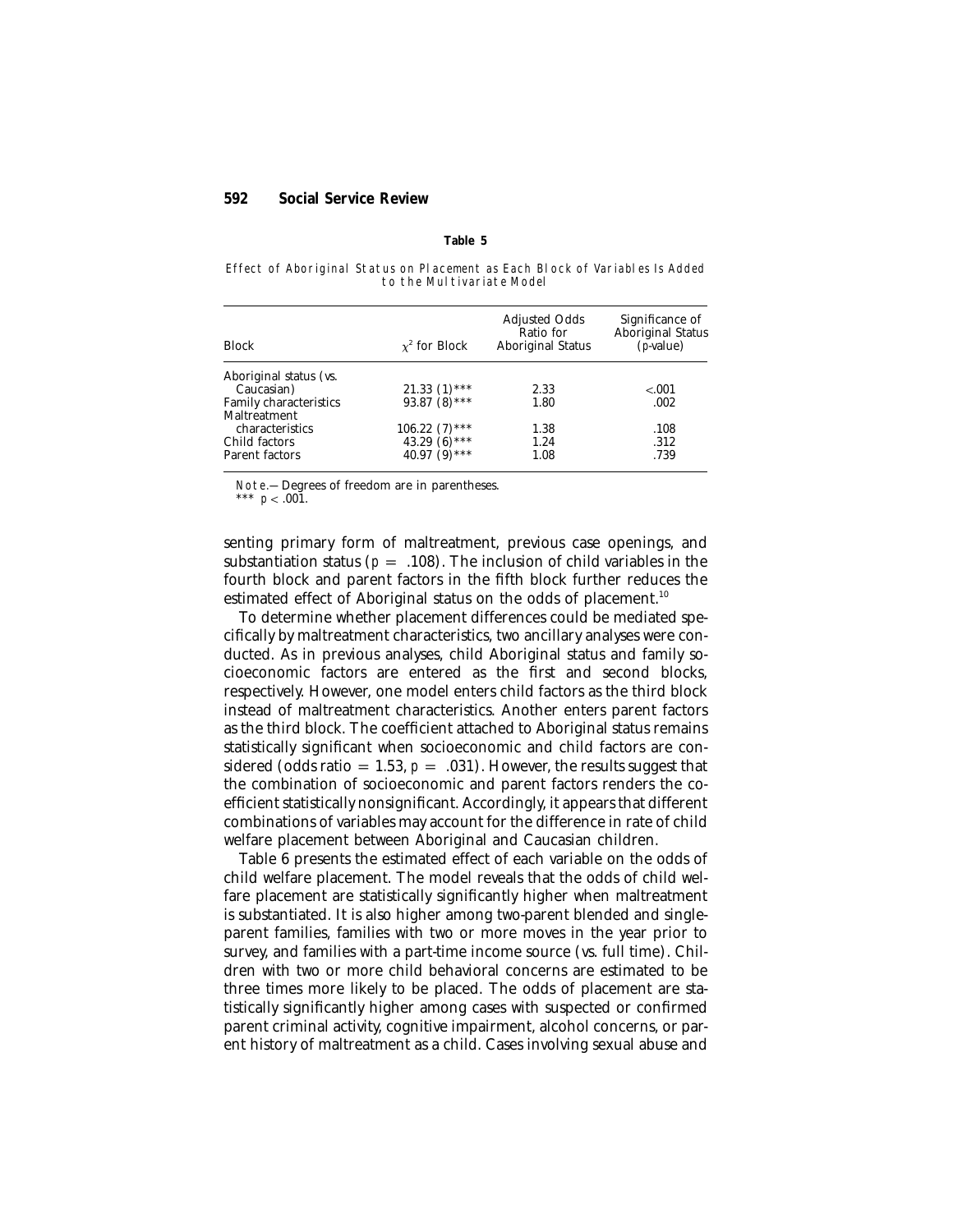## **Table 6**

#### Estimated Effect of Maltreatment and Child and Family Characteristics on the Odds of Child Welfare Placement  $(N = 2,891)$

| Variable                              | Coefficient | Effect on the Odds | <i>p</i> -Value |
|---------------------------------------|-------------|--------------------|-----------------|
| Aboriginal status:                    |             |                    |                 |
| Caucasian*                            |             |                    |                 |
| Aboriginal                            | .075        | 1.078              | .739            |
| Source of income:                     |             |                    |                 |
| Full-time employment*                 |             |                    |                 |
| Part-time employment                  | .615        | 1.849              | .043            |
| <b>Benefits</b>                       | .267        | 1.306              | .297            |
| Other                                 | $-.857$     | .425               | .139            |
| Unsafe housing                        | .529        | 1.697              | .066            |
| Family moves in year prior to survey: |             |                    |                 |
| No moves*                             |             |                    |                 |
| One move                              | .421        | 1.524              | .064            |
| Two or more moves                     | 1.12        | 3.057              | $-.001$         |
| Family structure:                     |             |                    |                 |
| Two-parent biological*                |             |                    |                 |
| Two-parent blended                    | .581        | 1.787              | .046            |
| Single parent                         | .734        | 2.083              | .004            |
| Previous case opening (for child)     | .189        | 1.208              | .339            |
| Case substantiation status:           |             |                    |                 |
| Unsubstantiated*                      |             |                    |                 |
| Suspected                             | .595        | 1.81               | .081            |
| Substantiated                         | 1.629       | 5.10               | .000            |
| Primary form of maltreatment:         |             |                    |                 |
| Physical abuse*                       |             |                    |                 |
| Sexual abuse                          | $-.799$     | .450               | .053            |
| Neglect                               | $-.244$     | .783               | .262            |
| <b>Emotional maltreatment</b>         | $-.639$     | .528               | .061            |
| Exposure to domestic violence         | $-1.42$     | .241               | .002            |
| Child substance abuse-related defect  | .075        | 1.078              | .845            |
| Number of child behavior problems:    |             |                    |                 |
| None*                                 |             |                    |                 |
| One                                   | .469        | 1.598              | .070            |
| Two or more                           | 1.22        | 3.384              | $-.001$         |
| Child age category:                   |             |                    |                 |
| $0-3$ years*                          |             |                    |                 |
| 4–7 years                             | $-.521$     | .594               | .064            |
| $8-11$ years                          | $-.323$     | .724               | .277            |
| $12-15$ years                         | $-.125$     | .882               | .708            |
| Age of youngest parent:               |             |                    |                 |
| 30 years or younger*                  |             |                    |                 |
| $31-40$ years                         | .367        | 1.443              | .117            |
|                                       | .441        | 1.555              | .213            |
| $41-50$ years                         | .880        | 2.411              | .319            |
| $51+$ years                           | $-.138$     | .871               | .587            |
| Parent drug abuse                     |             |                    |                 |
| Parent criminal activity              | .573        | 1.773              | .025            |
| Parent cognitive impairment           | .891        | 2.438              | .001            |
| Few social supports                   | .331        | 1.393              | .075            |
| Caregiver maltreated as child         | .400        | 1.492              | .039            |
| Parent alcohol abuse                  | .431        | 1.539              | .052            |

Note.—Asterisks mark reference variables. Final model:  $\chi^2 = 305.684$  (df = 31),  $p$  < .001; Nagelkerke  $R^2 = 0.280$ .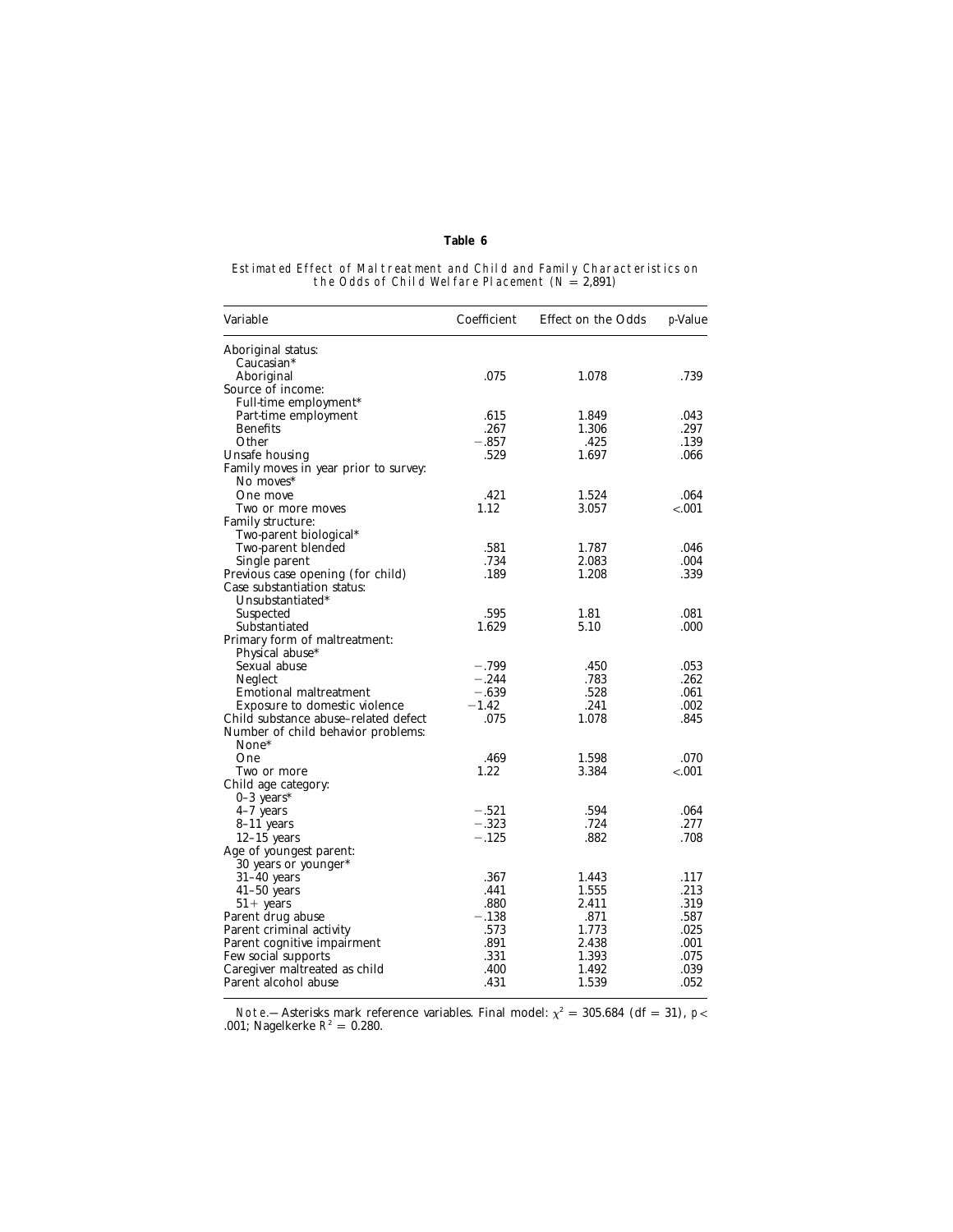family violence are statistically significantly less likely (than cases involving physical abuse) to be placed.

Reanalysis of the data excluding number of moves and unsafe housing from the second block of factors yields a similar pattern of findings for out-of-home placement; that is, Aboriginal children are not statistically significantly more likely to be placed in out-of-home care when all blocks of variables are added to the model (odds ratio  $= 1.17$ ,  $p = .387$ ).

#### Discussion

This article examines factors that may explain the higher rates of case substantiation and child welfare placement for Aboriginal children. As the CIS-98 documents, there is an extremely high rate of hardship among Aboriginal families in the child welfare system. Compared to Caucasian families, Aboriginal families have statistically significantly less stable housing, greater dependence on social assistance, younger parents, more parents who were maltreated as children, and higher rates of alcohol and drug abuse. They are more likely to be investigated for neglect or emotional maltreatment.

The results of this study suggest that the disproportionate presence of risk factors among Aboriginal families contributes significantly to decisions regarding case substantiation and out-of-home placement. Higher rates of placement among Aboriginal children are statistically explained by a combination of family, child, caregiver, and maltreatment characteristics.

These blocks of factors also account for higher rates of substantiation among Aboriginal as compared to Caucasian children in the model including number of moves and unsafe housing. However, there may be limitations in the extent to which these findings can be generalized. Aboriginal status continues to play a statistically significant role in substantiation decisions when number of moves and unsafe housing are excluded from the model. This difference between the analyses may be indicative of a selection bias. That is, the subsample used in the first analysis may not be representative of the larger sample (i.e., cases are not missing at random). Alternatively, it is also possible that the significance of Aboriginal status in the second model may be attributed to the failure to control for socioeconomic disadvantage. Both the number of moves and unsafe housing are statistically significant determinants of substantiation status, and both are statistically more likely to occur among Aboriginal families. Thus, some of the variance attributed to Aboriginal status may be related to ethnoracial differences in socioeconomic disadvantage.

Overall, the findings suggest that worker decisions are not as strongly influenced by ethnoracial status as rates of overrepresentation may in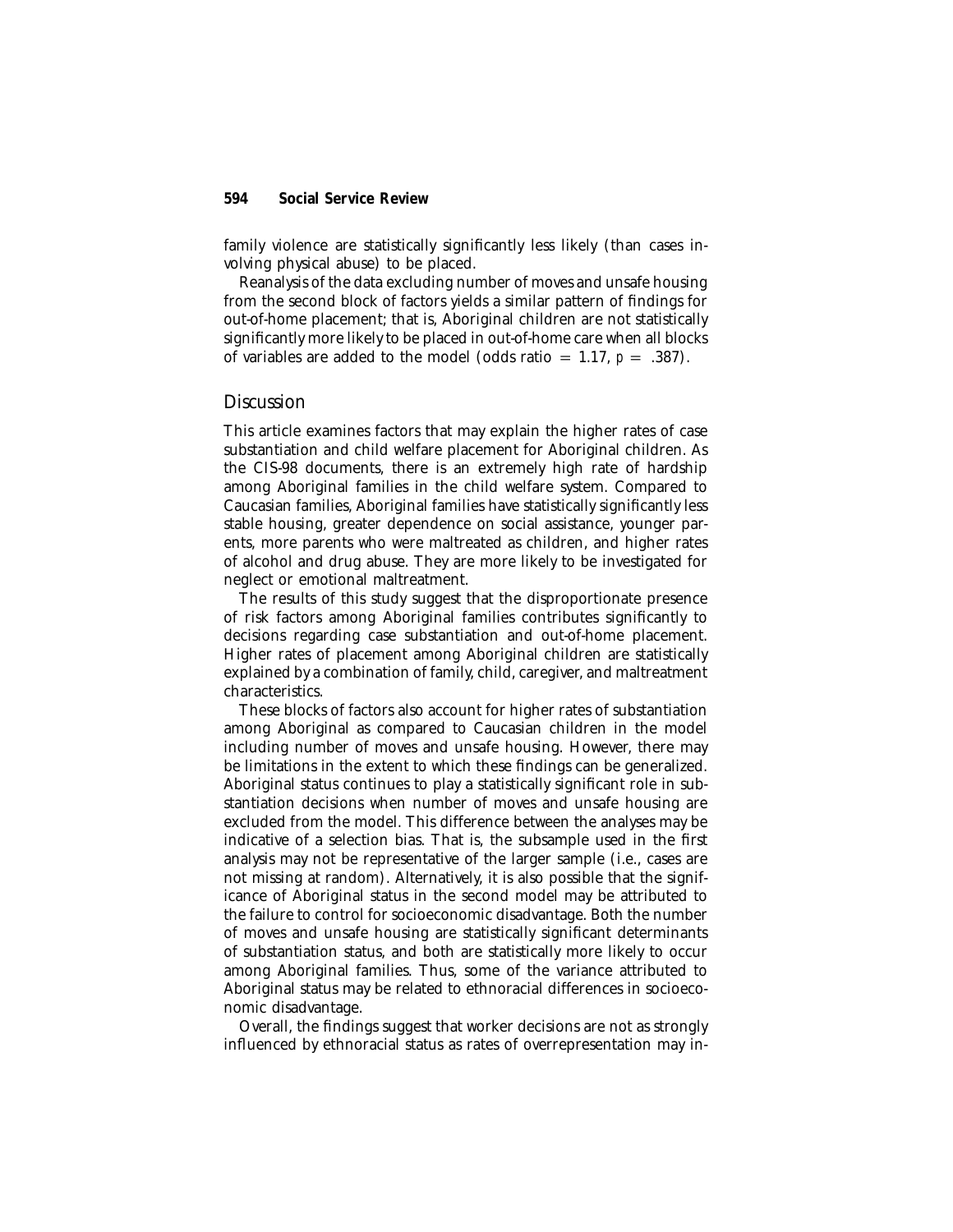dicate. This overrepresentation appears to be related to a combination of factors that reflect the multiple disadvantages experienced by Aboriginal families.

The limitations of the data must be considered in interpreting these findings. The CIS-98 data are collected directly from investigating child welfare workers. The accuracy of their ratings cannot be independently verified. The reports may be biased by misperceptions about Aboriginal families. This is a particularly difficult issue in interpreting the strong relationship between substantiation decisions and such parent concerns as alcohol abuse. While substance abuse is a well-documented problem in a number of Aboriginal communities (Health Canada 1999), the stereotyping of Aboriginal peoples as alcohol abusers may lead to an overestimation of the problem. Overestimation of substance abuse problems has been noted in cases involving neglect, the form of maltreatment that characterizes 58 percent of the Aboriginal children in this sample. For example, in a sample of families under child protection services supervision, Barbara Rittner (2002) finds no evidence of substance abuse in 22 percent of cases in which workers had noted substance abuse problems and subsequent court-ordered evaluations were conducted. While Rittner's study did not examine Aboriginal families specifically, it suggests that the accuracy of worker judgments about the characteristics of families and caregivers cannot be assumed.

Given the large influence of parent functioning concerns in the current study, some efforts were devoted to examining whether study findings are influenced by bias regarding these parent variables (see n. 9). Since suspected and confirmed ratings for parent functioning concerns are collapsed, it is possible that findings are driven by suspected concerns, which may be more influenced by worker impressions and bias than the confirmed category. Multivariate analyses were rerun to examine separately the effects of suspected and confirmed parent concerns on substantiation status and placement. Results suggest that, with the exception of cognitive impairment, suspected and confirmed categories for each parent concern have similar effects on the odds. To the extent that confirmed concerns may be considered valid, these findings suggest that effects of parent functioning variables reflect differences in the experiences of Aboriginal and Caucasian parents rather than biased perceptions of workers. Again, however, even in the case of confirmed parent concerns, it is possible that concerns investigated or documented in files may be influenced by bias or racial stereotypes.

Notwithstanding the possible biases, the findings are consistent with previous studies that find that the overrepresentation of minority children in the child welfare system can be partially explained by higher rates of socioeconomic disadvantage and by related problems. The larger number of child and family characteristics tracked by the CIS-98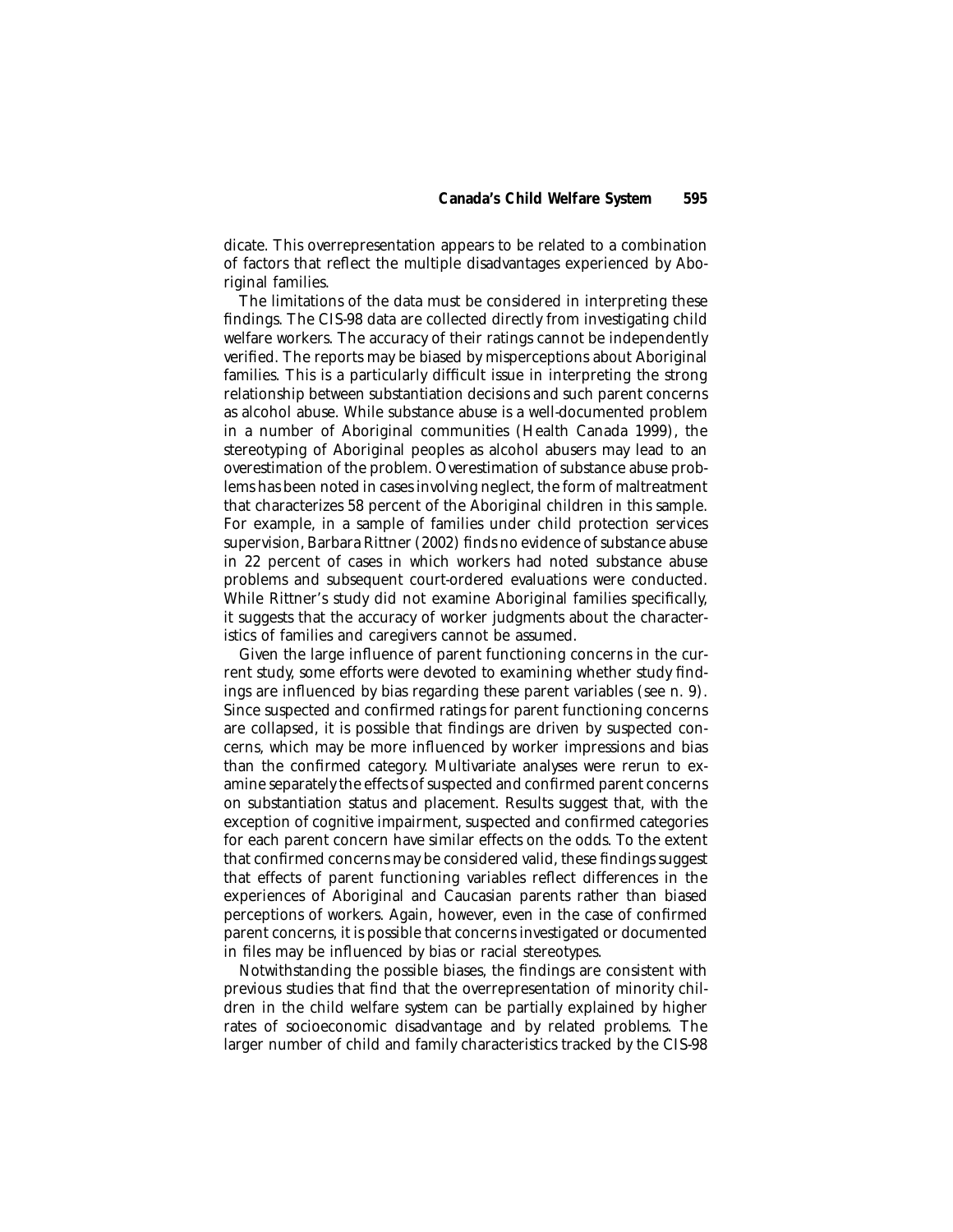contributes to research by identifying additional risk factors, such as substance abuse and parent history of maltreatment during childhood, that appear to contribute further to this overrepresentation.

A somewhat surprising finding is that while parent characteristics appear to weigh heavily in substantiation and placement decisions, few child characteristics are significantly related to these decisions. Although they are more likely to be placed in out-of-home care, the Aboriginal children in the CIS-98 study are not more likely than Caucasian children to have emotional or physical harm related to maltreatment. The greater influence of parent over child functioning factors is consistent with the findings of Diane DePanfilis and Maria Scannapieco (1994). Parent functioning difficulties are hypothesized to compromise both the affected parent's ability to cope with current and future difficulties and the ability to protect the child from future maltreatment (Zuravin and DePanfilis 1997).

## **Conclusion**

This analysis of the CIS-98 substantiation and placement data for Aboriginal children suggests that a complex set of factors underlies the overrepresentation of Aboriginal children in the Canadian child welfare system. Higher rates of maltreatment substantiation and out-of-home placement appear to be related to the disproportionate presence of risk factors among Aboriginal families. It is likely that the high rates of parents' own histories of childhood abuse contribute to the complexity of the problems facing Aboriginal communities; experience of abuse, particularly in residential schools, might undermine the capacity of the present generation of parents. The multiple disadvantages and challenges documented among Aboriginal families place Aboriginal children at higher risk for future maltreatment.

The factors that lead to this overrepresentation are problems well beyond the child welfare system. While shifting control of child welfare services to Aboriginal communities should help in the development of services that are more appropriately geared to the needs of Aboriginal children and families, a significant decrease in admission rates may not occur until resources are allocated to address social problems that undermine parents' abilities to care adequately for their children. In order to correct the effects of an Aboriginal history of colonization and the forced removal of children, a comprehensive set of measures must address the social problems that these communities inherit.

## References

Aboriginal Justice Inquiry–Child Welfare Initiative (AJI–CWI). 2001. *Promise of Hope: Commitment to Change: Child and Family Services in Manitoba Canada*. Winnipeg, Manitoba: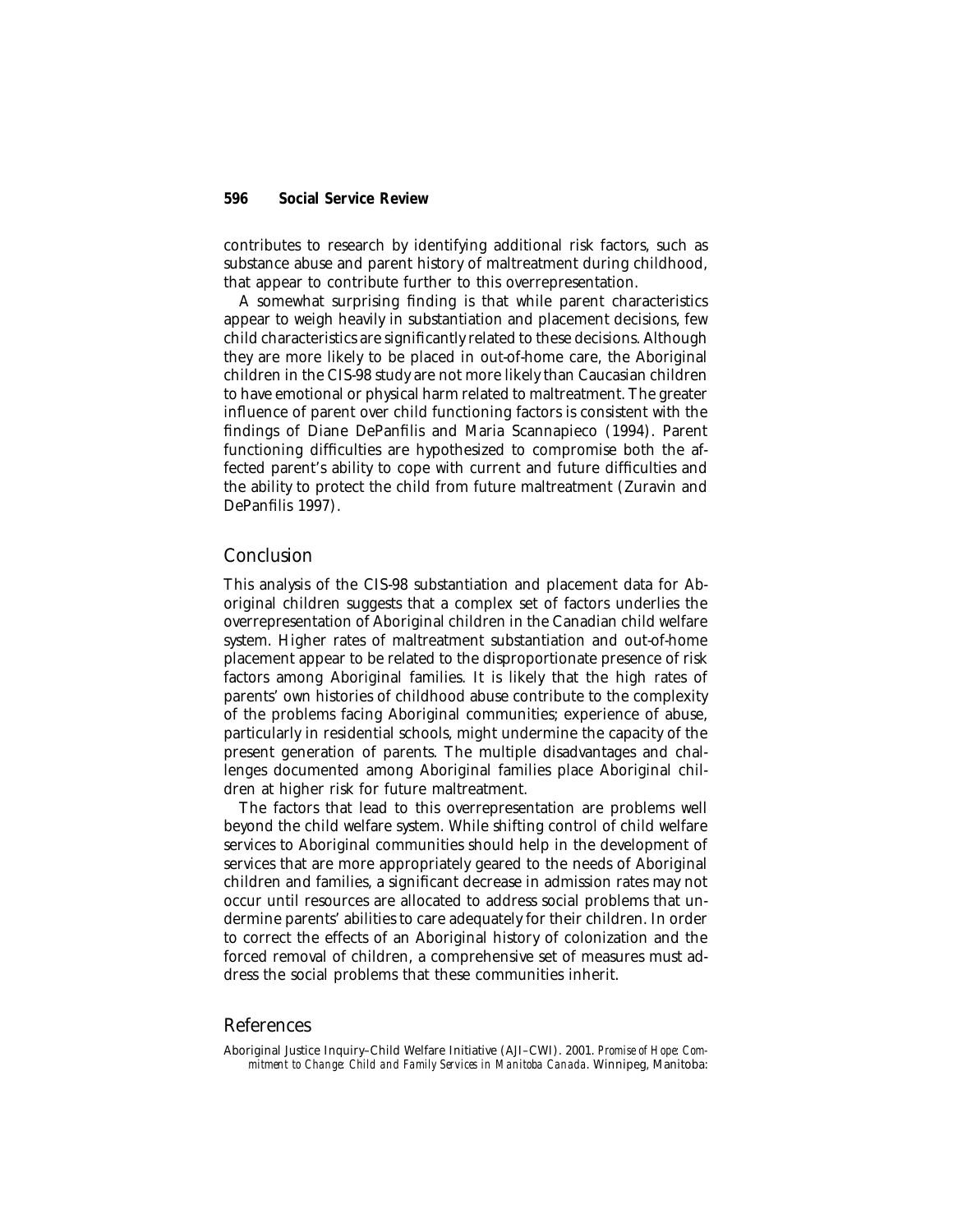Executive Committee of the AJI–CWI. Available at http://www.aji-cwi.mb.ca/pdfs/ promiseofhope.pdf.

*Alberta Child Welfare Act*. 2000. *Revised Statutes of Alberta*, 2000, chap. C12, sec. 107.

- Ards, Sheila, and Adele Harrell. 1993. "Reporting of Child Maltreatment: A Secondary Analysis of the National Incidence Surveys." *Child Abuse and Neglect* 17 (3): 337–44.
- Ards, Sheila, Samuel L. Myers, Jr., Allan Malkis, with Erin Sugrue and Li Zhou. 2003. "Racial Disproportionality in Reported and Substantiated Child Abuse and Neglect: An Examination of Systematic Bias." *Children and Youth Services Review* 25 (5–6): 375–92.
- Bala, Nicholas, Michael Kim Zapf, James Williams, Robin Vogl, and Joseph P. Hornick, eds. 2004. *Canadian Child Welfare Law: Children, Families, and the State.* 2d ed. Toronto: Thompson Educational Publishing.
- Barth, Richard P., Mark E. Courtney, Jill Duerr Berrick, and Vicky Albert. 1994. *From Child Abuse to Permanency Planning: Child Welfare Services Pathways and Placements*. New York: Aldine de Gruyter.
- Bennett, Marlyn, and Cindy Blackstock. 2002. *A Literature Review and Annotated Bibliography Focusing on Aspects of Aboriginal Child Welfare in Canada*. Ottawa: First Nations Child and Family Caring Society of Canada.
- Blackstock, Cindy. 2003. "First Nations Child and Family Services: Restoring Peace and Harmony in First Nations Communities." Pp. 331–42 in *Child Welfare: Connecting Research, Policy, and Practice,* edited by Kathleen Kufeldt and Brad McKenzie. Waterloo, Ontario: Wilfred Laurier University Press.
- Blackstock, Cindy, and Marlyn Bennett. 2003. "National Children's Alliance Policy Paper on Aboriginal Children." Policy paper. National Children's Alliance, Ottawa.
- Blackstock, Cindy, Nico Trocmé, and Marlyn Bennett. 2004. "Child Maltreatment Investigations among Aboriginal and Non-Aboriginal Families in Canada." *Violence Against Women* 10 (8): 901–16.
- Child Welfare League of America. 2002. "Children of Color at a Glance, 2002." Fact sheet. Child Welfare League of America, Washington, D.C.
- Courtney, Mark E. 1994. "Factors Associated with Entrance into Group Care." Pp. 185–204 in *Child Welfare Research Review,* vol. 1, edited by Richard P. Barth and Jill Duerr Berrick. New York: Columbia University Press.
- Courtney, Mark E., Richard P. Barth, Jill Duerr Berrick, Devon Brooks, Barbara Needell, and Linda Park. 1996. "Race and Child Welfare Services: Past Research and Future Directions." *Child Welfare* 75 (2): 99–137.
- DePanfilis, Diane, and Maria Scannapieco. 1994. "Assessing the Safety of Children at Risk of Maltreatment: Decision-Making Models." *Child Welfare* 73 (3): 229–48.
- Department of Indian and Northern Affairs, Canada. 2003. *Backgrounder: The Residential School System.* Ottawa: Indian and Northern Affairs Canada. Available at http:// www.ainc-inac.gc.ca/gs/schl\_e.html.
- Eckenrode, John, Jane Powers, John Doris, Joyce Munsch, and Niall Bolger. 1988. "Substantiation of Child Abuse and Neglect Reports." *Journal of Consulting and Clinical Psychology* 56 (1): 9–16.
- Farris-Manning, Cheryl, and Marietta Zandstra. 2003. "Children in Care in Canada: A Summary of Current Issues and Trends with Recommendations for Future Research." Position paper. Child Welfare League of Canada, Ottawa.
- Fein, Edith, Anthony N. Maluccio, and Miriam P. Kluger. 1990. *No More Partings: An Examination of Long-Term Foster Family Care*. Washington, D.C.: Child Welfare League of America.
- Finkelhor, David, and Jennifer Dziuba-Leatherman. 1994. "Children as Victims of Violence: A National Survey." *Pediatrics* 94 (4): 413–20.
- Fluke, John D., Ying-Ying T. Yuan, John Hedderson, and Patrick A. Curtis. 2003. "Disproportionate Representation of Race and Ethnicity in Child Maltreatment: Investigation and Victimization." *Children and Youth Services Review* 25 (5–6): 359–73.
- Freeman, Jennifer B., Murray Levine, and Howard J. Doueck. 1996. "Child Age and Caseworker Attention in Child Protective Services Investigations." *Child Abuse and Neglect* 20 (10): 907–20.
- Garland, Ann F., Elissa Ellis-MacLeod, John A. Landsverk, William Granger, and Ivory Johnson. 1998. "Minority Populations in the Child Welfare System: The Visibility Hypothesis Re-examined." *American Journal of Orthopsychiatry* 68 (1): 142–46.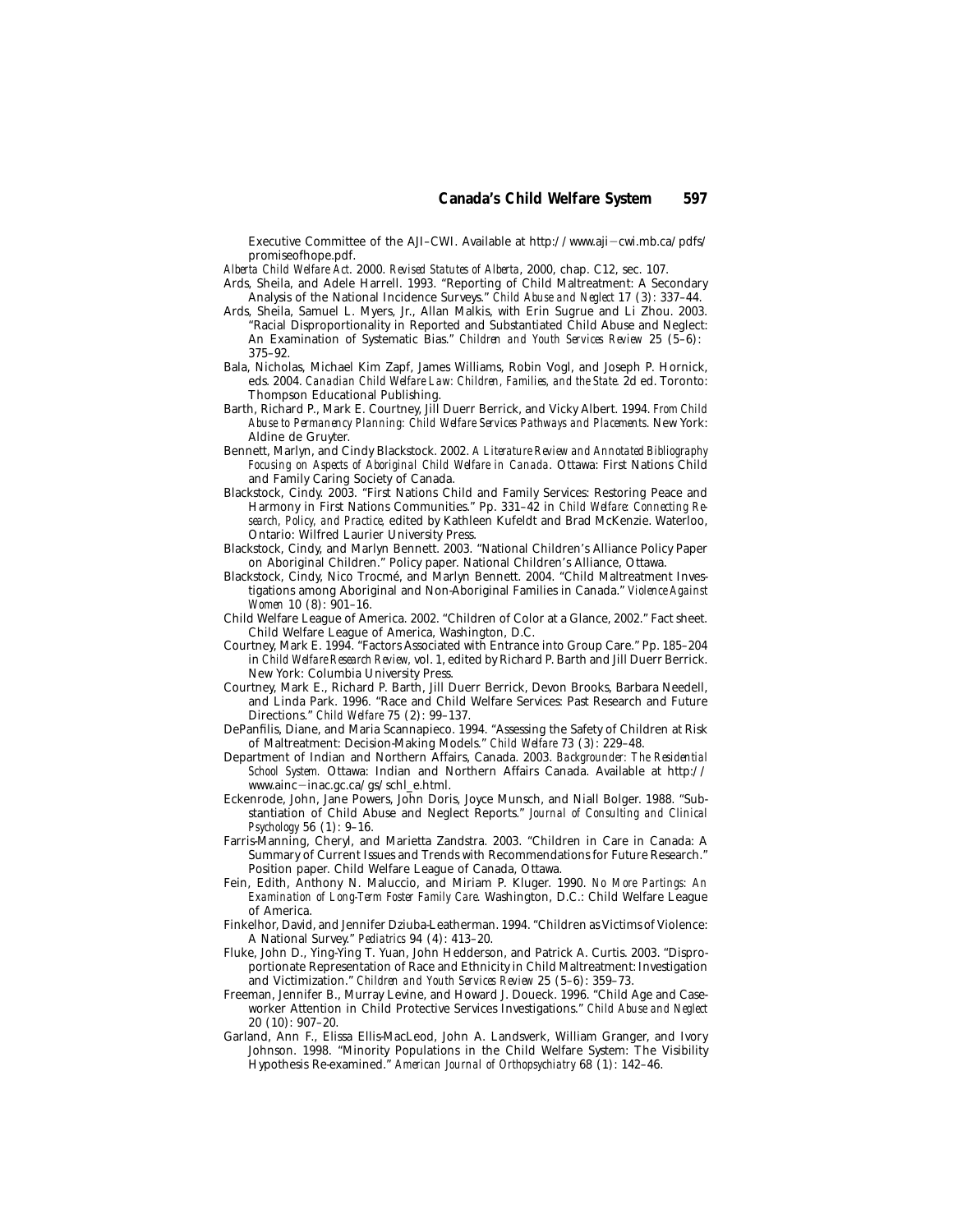- Goerge, Robert M. 1990. "The Reunification Process in Substitute Care." *Social Service Review* 64 (3): 422–57.
- Goerge, Robert M., Fred H. Wulczyn, and Allen W. Harden. 1994. "Foster Care Dynamics: California, Illinois, Michigan, New York and Texas: A First Year Report from the Multi-Site State Foster Care Data Archive." University of Chicago, Chapin Hall Center for Children, Chicago.
- Haskett, Mary E., Kathleen Wayland, James S. Hutcheson, and Tiersa Tavana. 1995. "Substantiation of Sexual Abuse Allegations: Factors Involved in the Decision-Making Process." *Journal of Child Sexual Abuse* 4 (2): 19–47.
- Health Canada, First Nations and Inuit Health Branch. 1999. *A Second Diagnostic on the Health of First Nations and Inuit People in Canada*. Ottawa: Health Canada, First Nations and Inuit Health Branch. Available at http://www.hc–sc.gc.ca/fnihb-dgspni/cp/ publications/second\_diagnostic\_fni.htm.
- Hill, Robert B. 2001. "The Role of Race in Foster Care Placements." Paper presented at the Race Matters forum, Chevy Chase, Md., January 8–9.
- Human Resources Development Canada/Statistics Canada. 1996. *Growing Up in Canada: National Longitudinal Survey of Children and Youth*. Ottawa: Statistics Canada.
- *Indian Act*. 1876. *Revised Statutes of Canada*, 1985, chap. C1–5.
- Jones, Elizabeth D., and Karen McCurdy. 1992. "The Links between Types of Maltreatment and Demographic Characteristics of Children." *Child Abuse and Neglect* 16 (2): 201–16.
- Katz, Mitchell H., Robert L. Hampton, Eli H. Newberger, Roy T. Bowles, and Jane C. Snyder. 1986. "Returning Children Home: Clinical Decision Making in Cases of Child Abuse and Neglect." *American Journal of Orthopsychiatry* 56 (2): 253–62.
- King, Gary, Nico Trocmé, and Nandita Thatte. 2003. "Substantiation as a Multitier Process: The Results of a NIS-3 Analysis." *Child Maltreatment* 8 (3): 173–82.
- Lau, Anna, Kristen M. McCabe, May Yeh, Ann F. Garland, Richard L. Hough, and John A. Landsverk. 2003. "Race/Ethnicity and Rates of Self-Reported Maltreatment among High-Risk Youth in Public Sectors of Care." *Child Maltreatment* 8 (3): 183–94.
- McKenzie, Brad. 2002. "Block Funding Child Maintenance in First Nations Child and Family Services: A Policy Review." Report. Kahnawake Shakotiia'takenhas Community Services, Winnipeg, Manitoba.
- McMurtry, Steven L., and Gwat-Yong Lie. 1992. "Differential Exit Rates of Minority Children in Foster Care." *Social Work Research and Abstracts* 28 (1): 42–48.
- Mech, Edmund V. 1983. "Out-of-Home Placement Rates." *Social Service Review* 57 (4): 659–67.
- Milloy, John Sheridan. 1999. *A National Crime: The Canadian Government and the Residential School System, 1879 to 1986*. Winnipeg: University of Manitoba Press.
- Needell, Barbara, M. Alan Brookhart, and Seon Lee. 2003. "Black Children and Foster Care Placement in California." *Children and Youth Services Review* 25 (5–6): 393–408.
- Olsen, Lenore. 1982. "Services for Minority Children in Out-of-Home Care." *Social Service Review* 56 (4): 572–85.
- *Ontario Child and Family Services Act*. 2002. *Revised Statutes of Ontario*, 1990, chap. C11, sec. 213.
- Pérez, Alfred, Kasia O'Neil, and Sarah Gesiriech. 2003. "Demographics of Children in Foster Care." Briefing paper. Pew Commission on Children in Foster Care, Washington, D.C.
- Plantz, Margaret C., Ruth Hubbell, Barbara J. Barrett, and Antonio Dobrec. 1989. "Indian Child Welfare: A Status Report." *Children Today* 18 (1): 24–29.
- Rittner, Barbara. 2002. "The Use of Risk Assessment Instruments in Child Protective Services Case Planning and Closures." *Children and Youth Services Review* 24 (3): 189–207.
- Roberts, Dorothy E. 2002. "Racial Disproportionality in the U.S. Child Welfare System: Documentation, Research on Causes and Promising Practices." Working paper no. 4. Annie E. Casey Foundation, Baltimore.
- Rosenbluth, David. 1995. "Moving In and Out of Foster Care." Pp. 233–44 in *Child Welfare in Canada: Research and Policy Implications*, edited by Joe Hudson and Burt Galaway. Toronto: Thompson Educational Publishing.
- Royal Commission on Aboriginal Peoples. 1996. *Report of the Royal Commission on Aboriginal Peoples.* Ottawa: Indian and Northern Affairs, Canada.
- Runyan, Desmond K., Carolyn L. Gould, Donald C. Trost, and Frank A. Loda. 1981.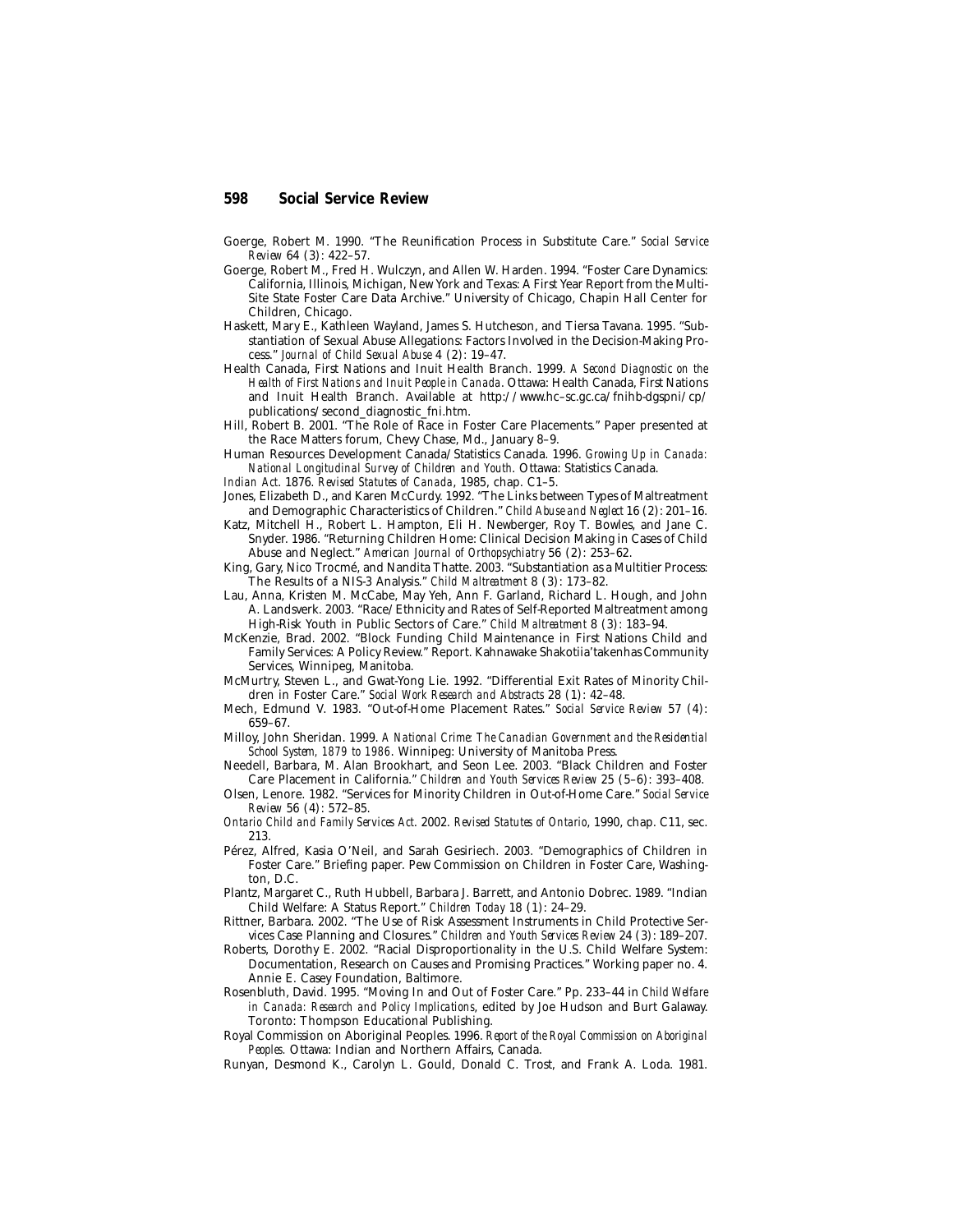"Determinants of Foster Care Placement for the Maltreated Child." *American Journal of Public Health* 71 (7): 706–11.

- Sedlak, Andrea J. 1991. *National Incidence and Prevalence of Child Abuse and Neglect: 1988*. Rev. ed. Washington, D.C.: National Center on Child Abuse and Neglect.
- Sedlak, Andrea J., and Diane Broadhurst. 1996. *Third National Incidence Study of Child Abuse and Neglect: Final Report*. Washington, D.C.: U.S. Department of Health and Human Services, Administration on Children, Youth, and Families.
- Sedlak, Andrea J., and Dana Schultz. 2001. "Race Difference in Risk of Maltreatment in the General Child Population." Paper presented at the Race Matters forum, Chevy Chase, Md., January 8–9.
- Spearly, James L., and Michael Lauderdale. 1983. "Community Characteristics and Ethnicity in the Prediction of Child Maltreatment Rates." *Child Abuse and Neglect* 7 (1): 91–105.
- Tittle, Gail, Gardenia Harris, and John Poertner. 2000. "Factors That Predict the Decision to Place a Child." Report no. 0400-I. University of Illinois at Urbana-Champaign, School of Social Work, Child and Family Research Center, Urbana.
- Trocme´, Nico, Bruce MacLaurin, Barbara Fallon, Joanne Daciuk, Diane Billingsley, Marc Tourigny, Micheline Mayer, John Wright, Ken Barter, Gale Burford, Joe Hornick, Richard Sullivan, and Brad McKenzie. 2001. *Canadian Incidence Study of Reported Child Abuse and Neglect: Final Report*. Ottawa: Health Canada.
- Trocmé, Nico, Debra McPhee, and Kwok Kwan Tam. 1995. "Child Abuse and Neglect in Ontario: Incidence and Characteristics." *Child Welfare* 74 (3): 563–86.
- United Nations. 2003. "Press Release: Committee on the Rights of the Child Holds a Day of Discussion on the Rights of Indigenous Children." Press release. United Nations, Geneva. September 19.
- U.S. Department of Health and Human Services (USDHHS), Children's Bureau. 1997. *National Study of Protective, Preventive, and Reunification Services Delivered to Children and Their Families*. Washington, D.C.: U.S. Government Printing Office.
- Wells, Susan J., John D. Fluke, and C. Hendricks Brown. 1995. "The Decision to Investigate: Child Protection Practice in 12 Local Agencies." *Children and Youth Services Review* 17 (4): 523–46.
- Wente, Margaret. 2003*a*. "The Best Interests of the Child?" *The Globe and Mail*, February 22, p. A19.

———. 2003*b*. "What Lisa Wants." *The Globe and Mail*, August 14, p. A15.

Zuravin, Susan J., and Diane DePanfilis. 1997. "Factors Affecting Foster Care Placement of Children Receiving Child Protective Services." *Social Work Research* 21 (1): 34–42.

Zuravin, Susan J., John G. Orme, and Rebecca L. Hegar. 1995. "Disposition of Child Physical Abuse Reports: Review of the Literature and Test of a Predictive Model." *Children and Youth Services Review* 17 (4): 457–66.

#### Notes

We gratefully acknowledge support for study analyses from the Canadian Institutes of Health Research under grant 43277.

1. The term "Aboriginal" includes First Nations, Inuit, and Métis peoples. "First Nations" is a term that came into common usage in Canada in the 1970s to replace the word "Indian" and describes all the Aboriginal people in Canada who are not Inuit or Métis.

2. There are nearly 2,300 reserves in Canada. The term "reserve" refers to land set aside by the federal government for the use and occupancy of an Indian group or band. Under the terms of the Indian Act (1876), Canadian federal legislation outlines the obligations of the federal government and regulates the management of Indian reserve lands. The act requires the Minister of Indian Affairs and Northern Development to manage certain money belonging to First Nations and Indian lands and to approve or disallow First Nations bylaws. Canadian reserves differ from reservations in the United States. Reservations are generally granted more self-government powers, are larger in geographic area, and are defined by treaty arrangements. Reservations in the United States have tribal courts and much more control over economic and social policies.

3. National statistics on placement in out-of-home care are available only for First Nations